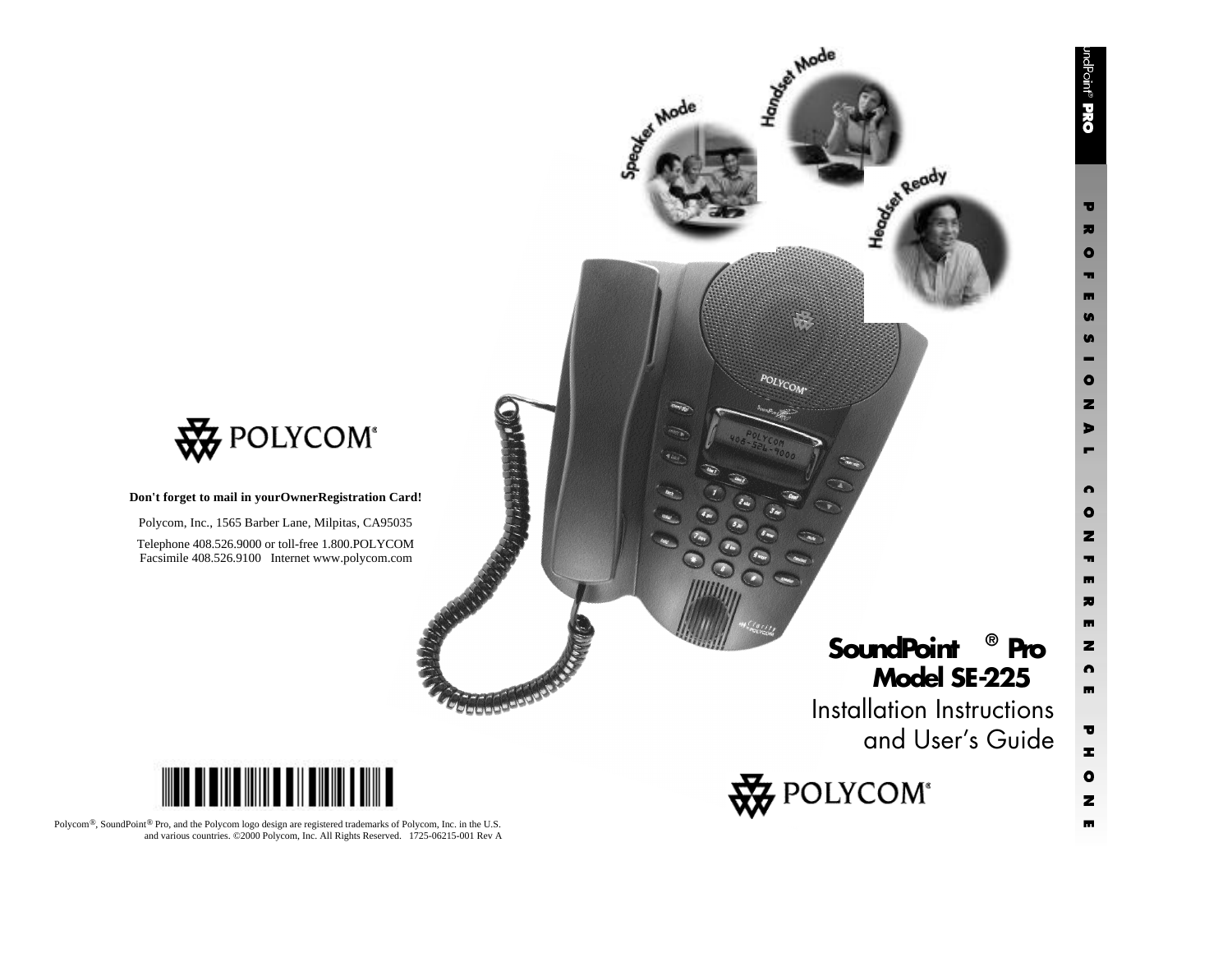# **IMPORTANT SAFETY INSTRUCTIONS**

When using your telephone equipment, the following safety precautions should always be followed to reduce the risk of fire, electric shock, and injury to persons.

- 1. Read and understand all instructions.
- 2. Follow all warnings and instructions marked on the instrument.
- 3. SoundPoint® Pro will not operate during a period of power loss. For placing emergency calls during periods of power loss, be sure to have at least one telephone that operates with telephone line-level power in your home or office.
- 4. Unplug SoundPoint Pro from the wall outlet before cleaning. Do not use liquid or aerosol cleaners. Use only a damp cloth for cleaning.
- 5. This instrument can be hazardous if immersed in water. To avoid the possibility of electrical shock, do not use the telephone while you are in the bathtub or shower, or when you are wet. If you accidentally drop the telephone into water, do not retrieve it until you have first unplugged the line cord from the modular wall jack. Do not reconnect the telephone until it has dried thoroughly.
- 6. Avoid using the telephone during electrical storms in your immediate area. There is a remote risk of electric shock from lightning. Urgent calls should be brief. Even though protective measures may have been installed to limit electrical surges from entering your home or business, absolute protection from lightning is impossible.
- 7. If you suspect a natural gas leak, report it immediately, but use a telephone away from the area in question. The telephone's electrical contacts could generate a tiny spark. While unlikely, it is possible that this spark could ignite heavy concentrations of gas.
- 8. Never push objects of any kind into the telephone through housing slots as they may touch hazardous voltage points or short out parts that could result in a risk of electric shock. Never spill liquid of any kind on the telephone. If liquid is spilled, however, refer servicing to proper service personnel.
- 9. To reduce the risk of electric shock, do not disassemble this telephone. Opening or removing covers may expose you to hazardous voltages. Incorrect reassembly can cause electric shock when the telephone is subsequently used. If your telephone does not work properly, refer to the section describing how to get service for your telephone.
- 10. Always use caution when installing or modifying telephone lines. Never install telephone wiring during a lightning storm. Never install telephone jacks in wet locations unless the jack is specifically designed for wet locations.
- 11. Never touch uninsulated telephone wires or terminals unless the telephone line has been disconnected from the network interface.
- 12. Do not place on an unstable surface (*e.g.,* cart stand, or table); a fall may damage the unit.
- 13. Unplug and refer to an authorized service representative under the following conditions:
	- ▼ When the power cord or plug is damaged or frayed.
	- ▼ If the unit has been dropped or damaged.
	- $\nabla$  If the unit exhibits a distinct change in performance.
- 14. Operate using only the power source indicated on the console label.
- 15. Do not allow anything to rest on the power cord. Do not place the unit where the cord might be abused by pets, children, or foot traffic.
- 16. Do not overload wall outlets or extension cords.

# **SAVE THESE INSTRUCTIONS**

SoundPoint Pro Professional Conference Phone User's Guide i i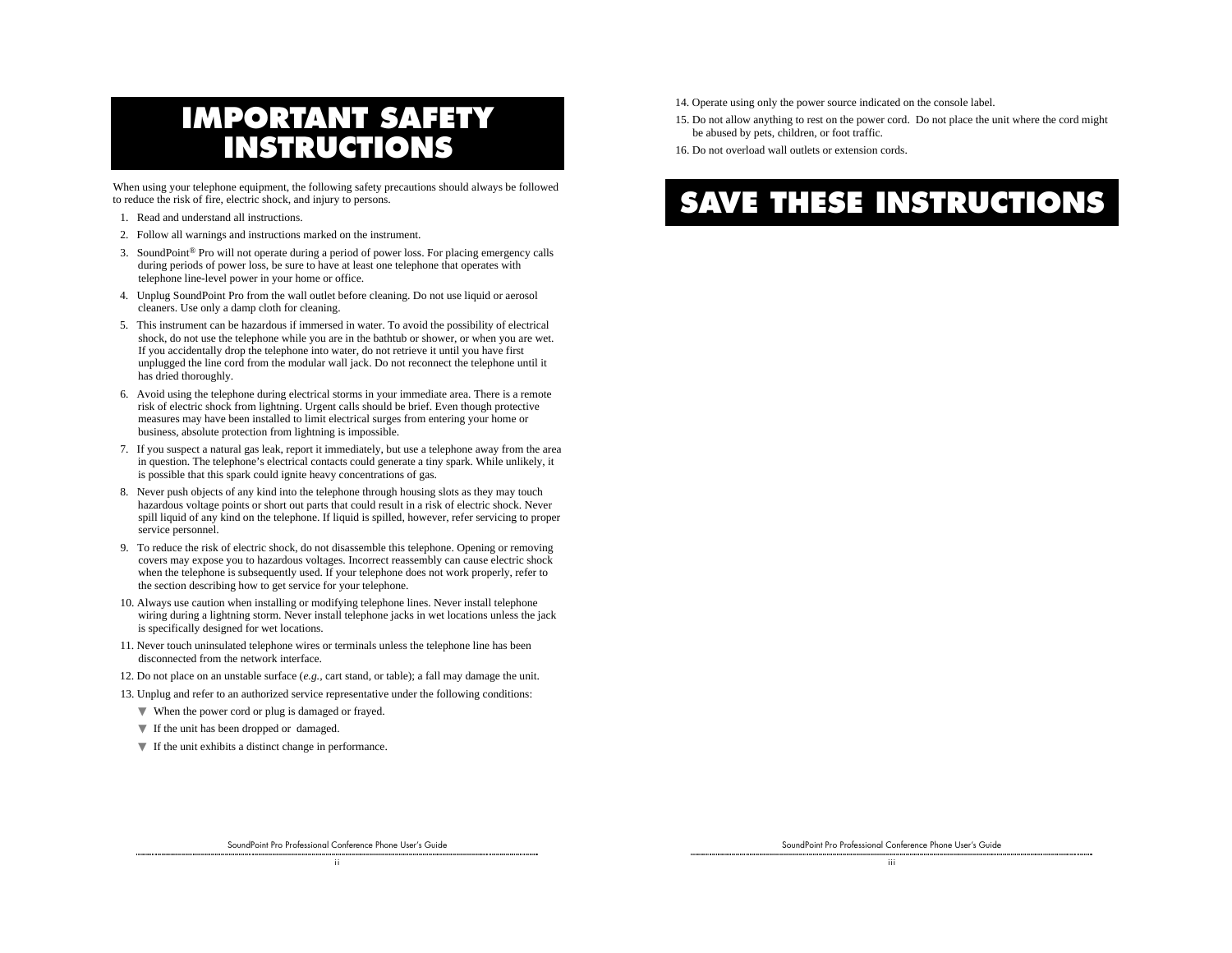#### **TABLE OF CONTENTS**

**COMMENT** 

| Chapter 1 |                                                 |  |
|-----------|-------------------------------------------------|--|
|           |                                                 |  |
|           |                                                 |  |
|           |                                                 |  |
|           |                                                 |  |
|           |                                                 |  |
|           |                                                 |  |
|           |                                                 |  |
|           |                                                 |  |
|           |                                                 |  |
|           |                                                 |  |
|           |                                                 |  |
|           |                                                 |  |
| Chapter 2 | <b>SOUNDPOINT<sup>®</sup> PRO OPERATION</b> 2-1 |  |
|           | MAKING CALLS, ANSWERING CALLS, HANGING UP2-2    |  |
|           |                                                 |  |
|           |                                                 |  |
|           |                                                 |  |
|           |                                                 |  |
|           |                                                 |  |
|           |                                                 |  |
|           | When More Than One Incoming Line is Ringing2-3  |  |
|           |                                                 |  |
|           |                                                 |  |
|           |                                                 |  |
|           |                                                 |  |
|           |                                                 |  |
|           |                                                 |  |
|           |                                                 |  |
|           |                                                 |  |
|           |                                                 |  |
|           |                                                 |  |
|           |                                                 |  |
|           |                                                 |  |
|           |                                                 |  |
|           |                                                 |  |
|           |                                                 |  |

.........

SoundPoint Pro Professional Conference Phone User's Guide

SoundPoint Pro Professional Conference Phone User's Guide v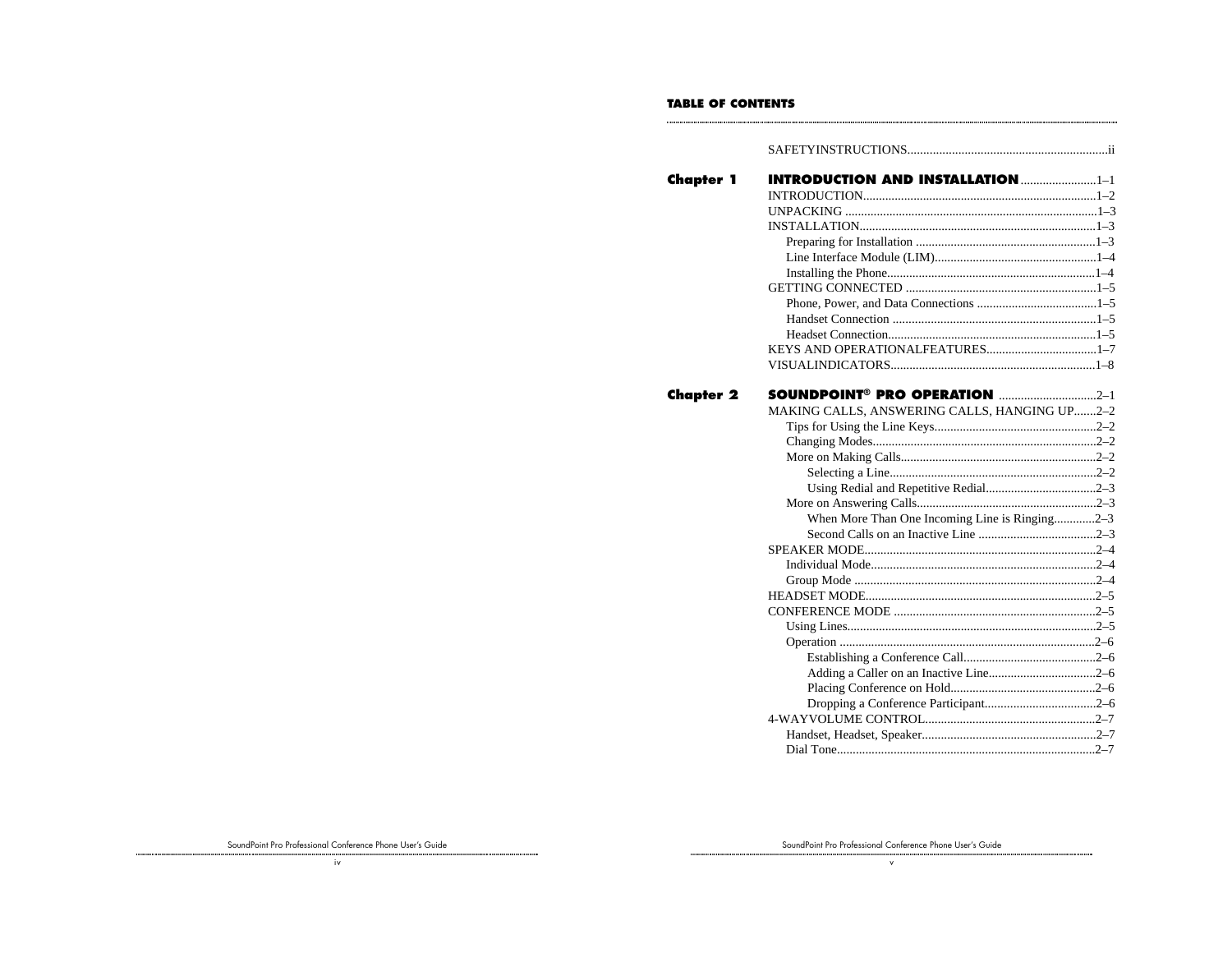| ACCESSING, USING, AND                                 |  |
|-------------------------------------------------------|--|
|                                                       |  |
|                                                       |  |
|                                                       |  |
| SoundPoint Directory Descriptions and Overview2-8     |  |
|                                                       |  |
| Entering the Speed Dial Directory (List)2-10          |  |
|                                                       |  |
|                                                       |  |
|                                                       |  |
|                                                       |  |
| Viewing Directory Programming Options2-11             |  |
| Speed Dial Directory Quick Locator Feature2-12        |  |
|                                                       |  |
| Dialing Hot Key Priority Speed Dial Numbers2-12       |  |
|                                                       |  |
|                                                       |  |
|                                                       |  |
| Entering the Incoming Call History Directory2-13      |  |
|                                                       |  |
| Speed Dialing Incoming Call History Entries2-14       |  |
| Exporting Entries to the Speed Dial List2-15          |  |
|                                                       |  |
| Clearing the Incoming Call History List2-15           |  |
| OUTGOING CALLHISTORYDIRECTORY2-16                     |  |
| Entering the Outgoing Call History Directory2–16      |  |
|                                                       |  |
|                                                       |  |
|                                                       |  |
|                                                       |  |
| Clearing the Outgoing Call History List2-17           |  |
|                                                       |  |
|                                                       |  |
|                                                       |  |
|                                                       |  |
| Entering Local Telephone Numbers for Each Line2-19    |  |
|                                                       |  |
| Enabling or Disabling Caller ID for Each Line2–20     |  |
| Editing Line-In-Use Voltage Threshold 2-20            |  |
| Restoring Factory Default Settings for Each Line 2-20 |  |

|                  | Selecting and Setting Telephone Number Auto-Formatting2-22 |  |
|------------------|------------------------------------------------------------|--|
|                  |                                                            |  |
|                  |                                                            |  |
|                  |                                                            |  |
|                  | Restoring System Factory Default Settings2-24              |  |
|                  | Information Retention During a Power Loss2-24              |  |
| <b>Chapter 3</b> |                                                            |  |
|                  |                                                            |  |
|                  |                                                            |  |
|                  | In Speaker Mode: Short Silences, Echoes, or                |  |
|                  |                                                            |  |
|                  |                                                            |  |
|                  |                                                            |  |
|                  |                                                            |  |
| Chapter 4        |                                                            |  |
|                  |                                                            |  |
|                  |                                                            |  |
|                  | Federal Communications Commission (FCC) Notice4-2          |  |
|                  |                                                            |  |
|                  |                                                            |  |
|                  |                                                            |  |
|                  | <b>CANADIAN DEPARTMENTOF</b>                               |  |
|                  |                                                            |  |
|                  | POLYCOM LIMITED WARRANTYAND                                |  |
|                  |                                                            |  |
|                  |                                                            |  |
|                  |                                                            |  |
| Appendix         |                                                            |  |
|                  |                                                            |  |
|                  |                                                            |  |
|                  |                                                            |  |
|                  |                                                            |  |
|                  |                                                            |  |

SoundPoint Pro Professional Conference Phone User's Guide v i

SoundPoint Pro Professional Conference Phone User's Guide

v i i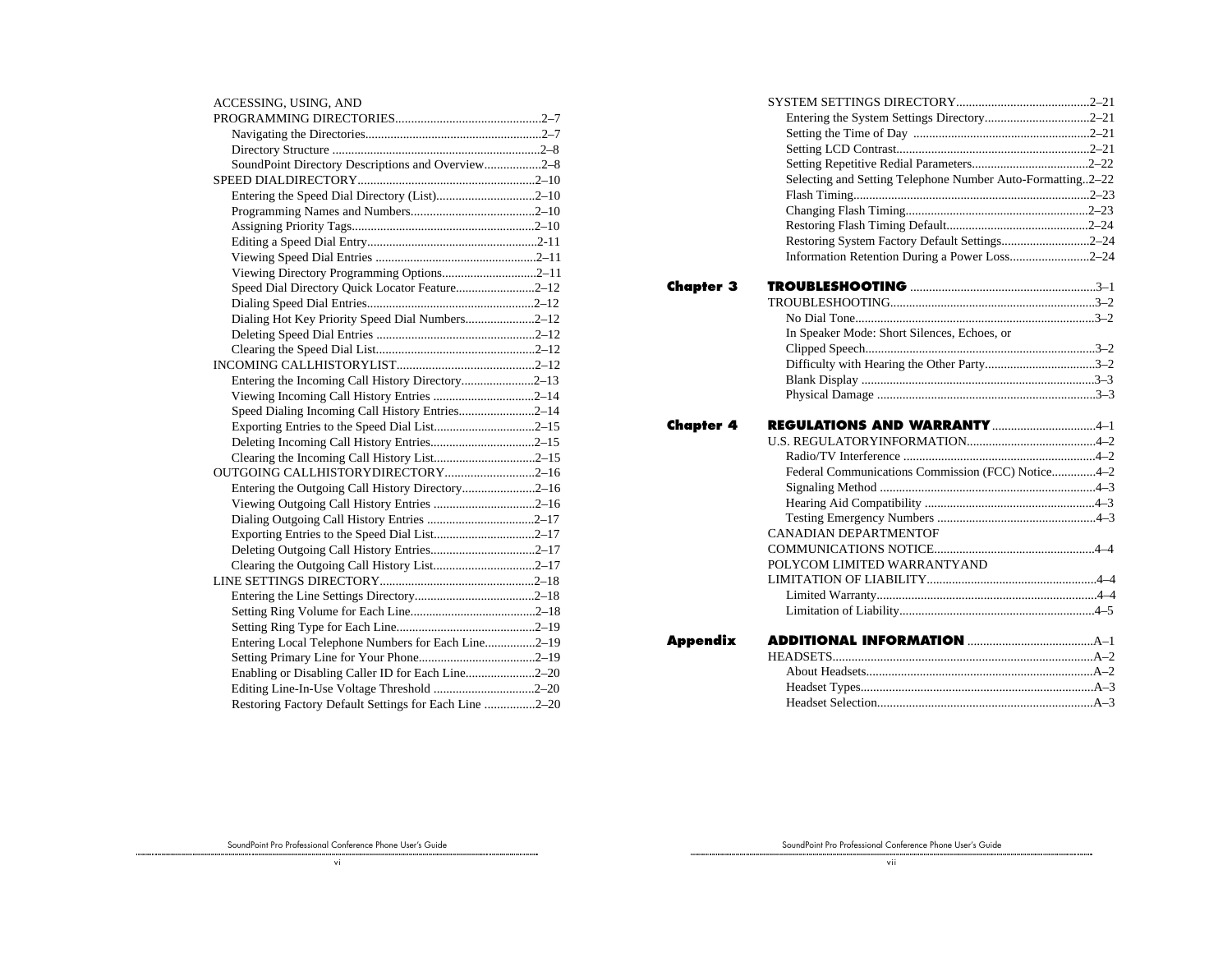# **SOUNDPOINT® PRO INTRODUCTION AND INSTALLATION**

# **Chapter 1**



SoundPoint Pro Professional Conference Phone Introduction and Installation

SoundPoint Pro Professional Conference Phone User's Guide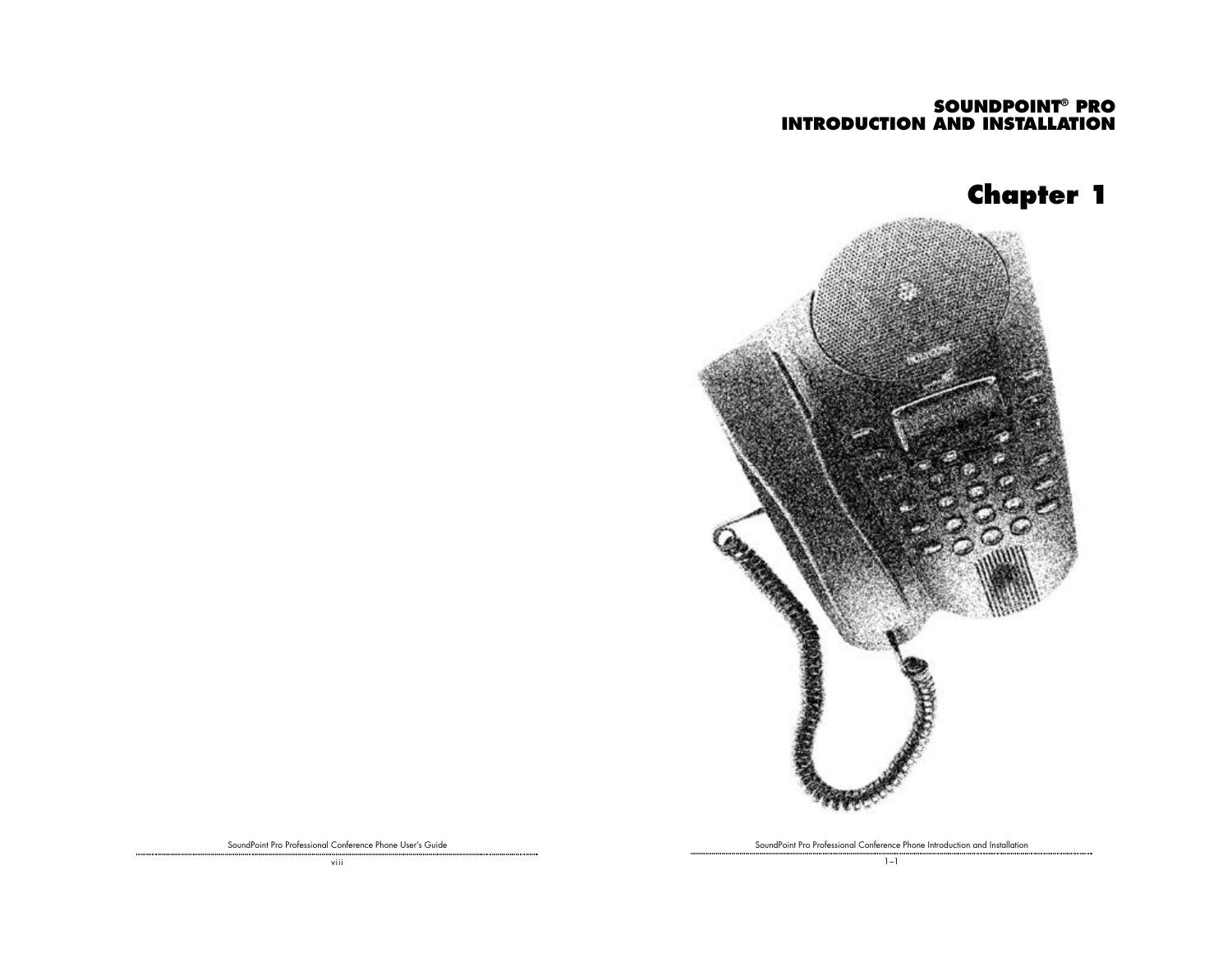#### **INTRODUCTION**

Thank you for selecting SoundPoint® Pro—clearly the best choice in professional office communications. SoundPoint Pro is designed to give you unparalleled conferencing quality, combined with the convenience of an integrated headset interface, all in a fullfeatured, portable desktop unit.

Your SoundPoint Pro delivers the following features:

- 
- ▼ Full-Duplex Conference Phone ▼ 3-way Integrated Conference Bridging
- ▼ Integrated Caller ID and Caller ID on ▼ 4-Way Independent Volume Control with Call Waiting Memory
	-
- ▼ 99 Number Speed Dial Directory ▼ Distinctive Rings for Each Line
- ▼ 99 Number Incoming Call History ▼ Programmable Repetitive Redial
- ▼ 99 Number Outgoing Call History ▼ Any Key Dialing
- ▼ Integrated Headset Amplifier, Keypad ▼ Portable Single-Cable-to-Console Activation, and Headset Hanger Design
- ▼ Keypad-Activated Rear Mic for ▼ One-Touch Hot Key Priority Group Conferencing Speed Dialing
- 
- -
	- ▼ And much more!

SoundPoint Pro is designed for you by Polycom—the World's number one provider of conferencing products. From small companies to the Fortune 500, from the smallest conference rooms to the largest boardrooms, you will find more Polycom conferencing products in more places, than all of our competitors combined.

And now we've designed SoundPoint Pro for you, with the same proven technology and high-quality standards that have made us the most widely used conferencing product line in the World.

The enclosed Quick Setup Guide contains complete installation instructions and provides a summary of the most commonly used features, including a description of the functionality of each key on the phone. Detailed information about features and using your SoundPoint Pro is available in this User's Guide.

### **UNPACKING**

The following items are included in your SoundPoint Pro. Check the list before installation to assure that all items are accounted for. If you are missing any items, contact your SoundPoint Pro distributor.

| Ouick Guide            | User Guide                                |
|------------------------|-------------------------------------------|
| SoundPoint Pro Console | Handset and Cord                          |
| Power Adapter          | Line Interface Module (LIM)               |
| 7'Phone Cords (2)      | <b>Ouick Reference Phone Number Label</b> |
| Headset Hanger         | Console Cable                             |



## **INSTALLATION**

Installation of SoundPoint Pro is easy. Refer to the Quick Guide for detailed quick setup instructions.

#### **Preparing for Installation**

Preparing to install your phone includes deciding where you want to install the phone, locating the power outlet closest to your phone, locating your existing telephone wall jack(s) in your home or office, and determining how your telephone lines are configured with your telephone jacks.

The SoundPoint Pro Line Interface Module (LIM) allows you to connect two telephone lines and power to SoundPoint Pro, with only one cable extending to the console for maximum portability.

SoundPoint Pro Professional Conference Phone Introduction and Installation

 $\frac{1}{1}$  –2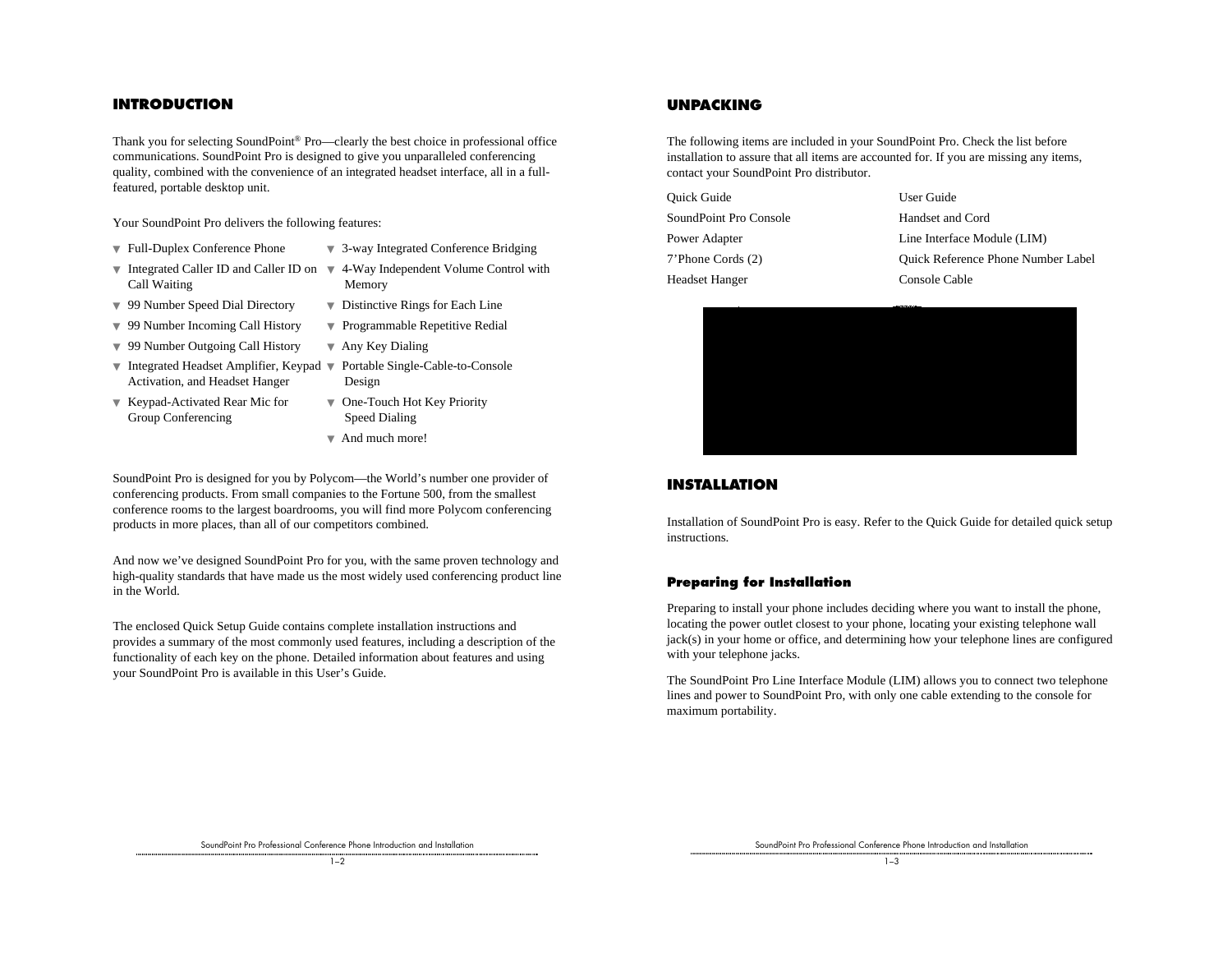#### **Line Interface Module (LIM)**

The Line Interface Module (LIM) provides the convenience of a single cable to your two-line phone, reducing clutter and improving mobility for conferencing. However, if your two lines share the same telephone jack, the phone line and power can be connected directly to the console. See your options in the following section, "Installing the Phone".



#### **Installing the Phone**

#### **Setup 1**

See the Quick Guide for detailed installation instructions or follow these steps.

- 1. Plug one end of either 7'Phone Cord into line port L1 of the LIM and the other end into the wall jack for Line 1.
- 2. Repeat step 1 for Line 2 using the other 7'Phone Cord.
- 3. Connect the double-ended console cable from the LIM to the TEL and DC POWER ports on the console.
- 4. Connect the Power Adapter cord to the LIM and plug the Power Adapter into the electrical outlet.



SoundPoint Pro Professional Conference Phone Introduction and Installation  $1 - A$ 

#### **Setup 2**

If two phone lines share one telephone wall jack, install as in Setup 1 but be sure to connect the black 7'Phone Cord provided. Continue with Setup 1, steps 3 and 4.



#### **Setup 3**

If two phone lines share one telephone wall jack, the phone can be installed without using the LIM. Connect the black 7'Phone Cord into the TELport on the Console and the Power Adapter to DC POWER.



# **GETTING CONNECTED**

**Phone, Power, and Data Connections**



SoundPoint Pro Professional Conference Phone Introduction and Installation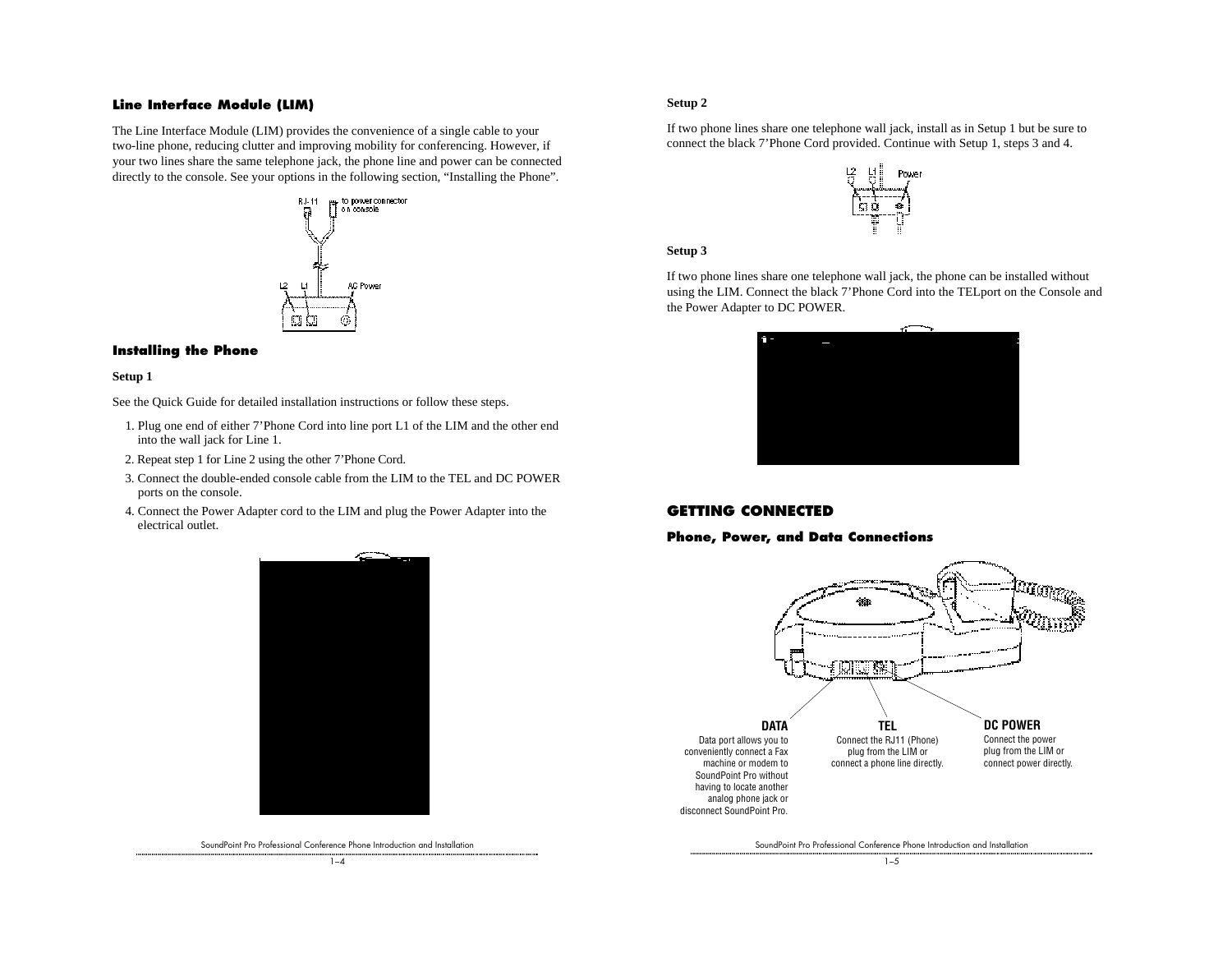

#### **Headset Connection**

Astandard 2.5mm headset jack is located at the right front of the console. No amplifier is required for headsets with a 2.5mm stereo interface plug. Headsets that connect to a handset port require their own audio amplifier installed according to directions from the manufacturer.

**IMPORTANT**: The HEADSETactivation key will not work with headsets that connect to the handset port.



*Note:* Headsets may be purchased separately. See Appendix for information about types of headsets.

#### **Headset Hanger**

AHeadset Hanger has been included to help keep the headset out of the way when not in use. Insert the hanger into the opening at the right rear of the console.

#### **You are now ready to use yourSoundPoint Pro Professional Conferencing Phone.**

SoundPoint Pro Professional Conference Phone Introduction and Installation

## **Handset Connection KEYS AND OPERATIONAL FEATURES**



SoundPoint Pro Professional Conference Phone Introduction and Installation

 $1 - 7$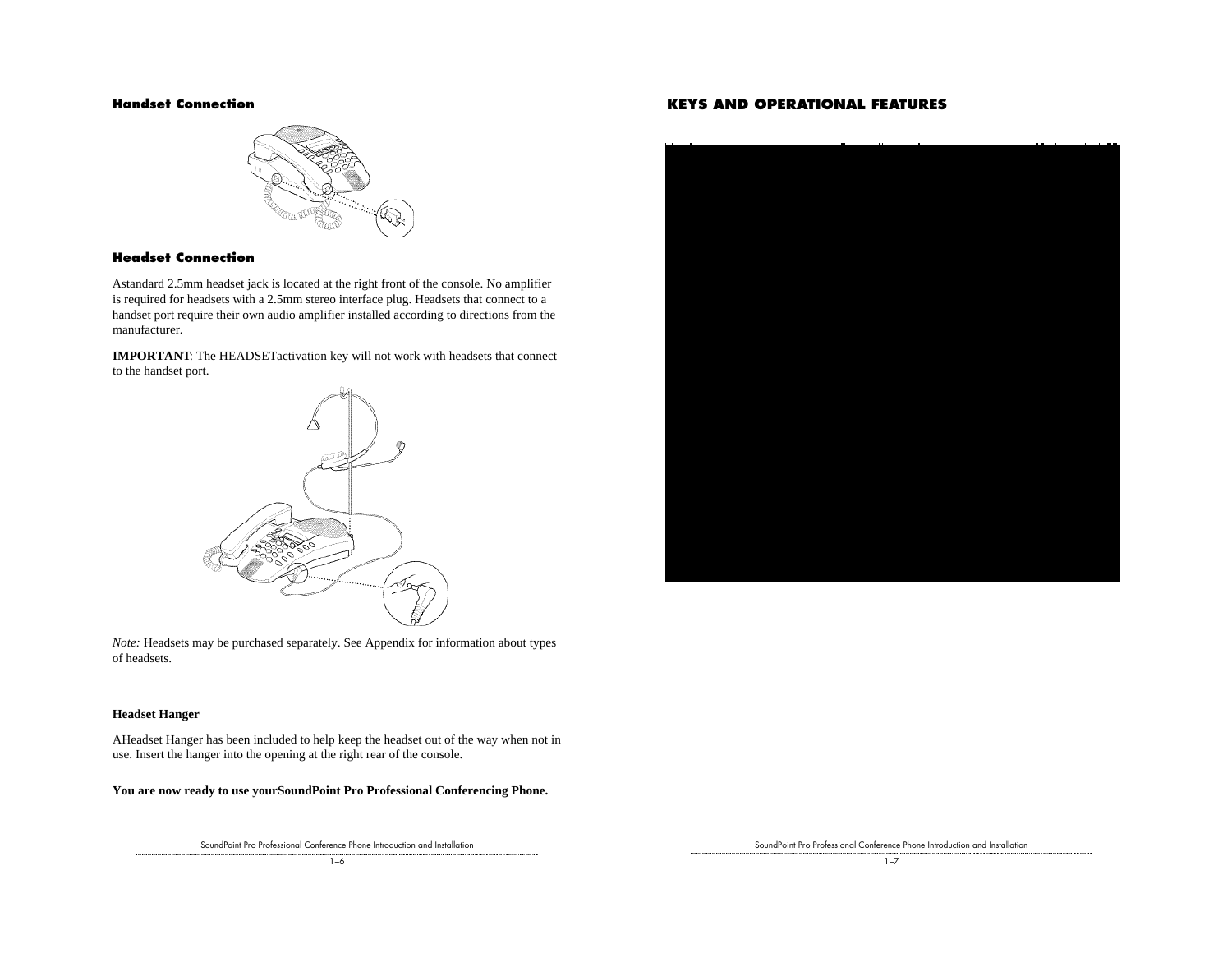# **SOUNDPOINT® PRO OPERATION**

## **VISUAL INDICATORS**



*\*Message waiting supported for FSK protocol and most analog PBXs.*





SoundPoint Pro Professional Conference Phone Introduction and Installation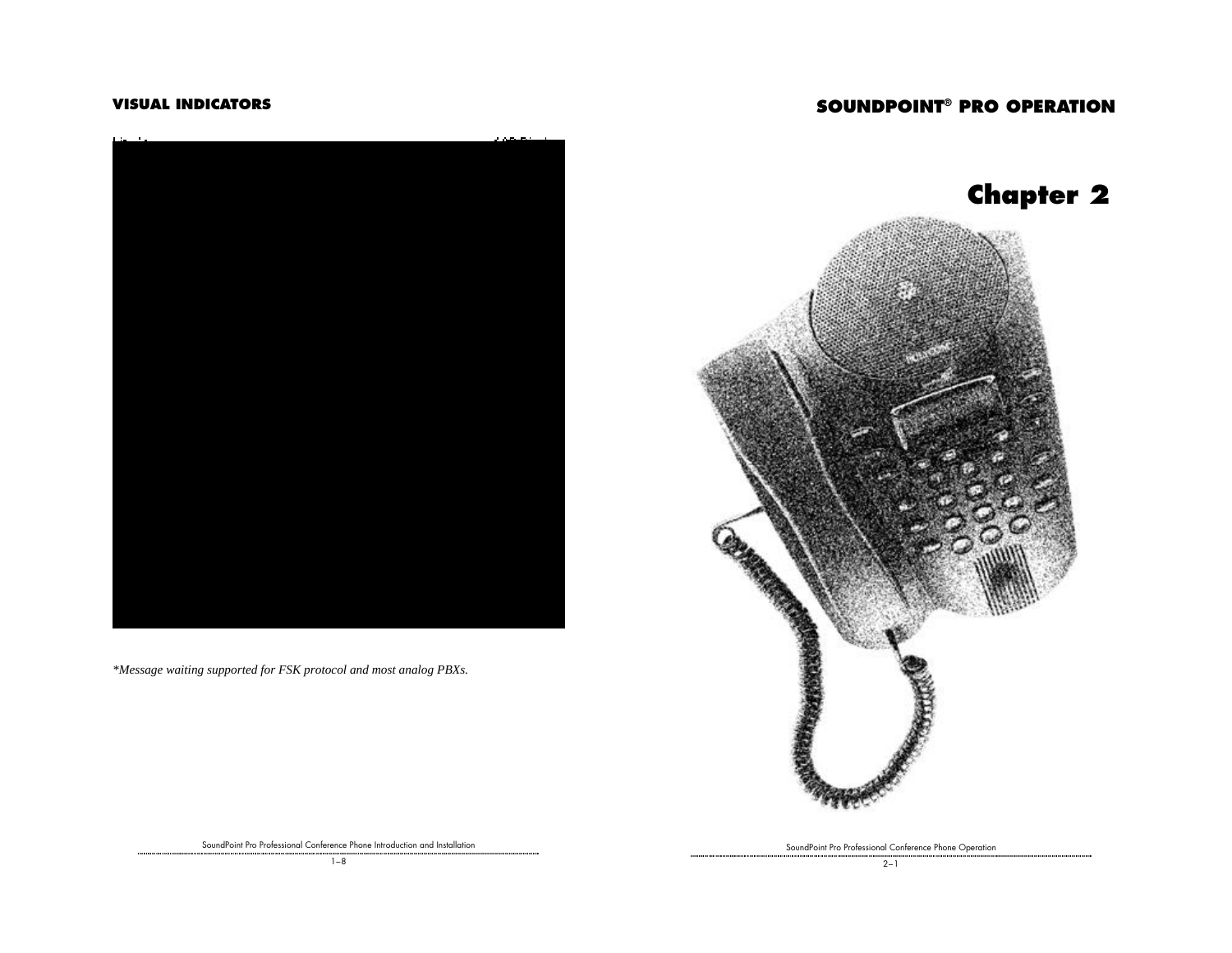### **MAKING CALLS, ANSWERING CALLS, HANGING UP**

#### **Tips for Using the Line Keys**

- 1. When a **LINE** key is pressed, that line becomes active and any other active lines are disconnected unless placed on Hold prior to pressing the **LINE** key.
- 2. When the **CONF** key is pressed all active lines and lines on Hold are linked in the conference.
- 3. When the **HOLD** key is pressed, all active lines are placed on Hold. Inactive lines remain inactive.
- 4. If SoundPoint Pro is hung up, active lines are disconnected, but lines on Hold remain on Hold.

|                | <b>Making Calls</b>                                                                                   | <b>Answering Calls</b>                                                                                                                | <b>Hanging Up</b>                                                                |
|----------------|-------------------------------------------------------------------------------------------------------|---------------------------------------------------------------------------------------------------------------------------------------|----------------------------------------------------------------------------------|
| <b>Handset</b> | Pick up the handset; listen<br>for the dial tone.                                                     | Pick up the handset                                                                                                                   | Hang up (replace) the<br>handset.                                                |
| <b>Headset</b> | Put on headset, press the<br><b>HEADSET</b> key, and listen<br>for the dial tone.                     | Press the <b>HEADSET</b> key<br>on the console (make sure<br>your headset is on first!).                                              | Press the <b>HEADSET</b> key.                                                    |
| <b>Speaker</b> | Press the <b>SPEAKER</b> key;<br>listen for the dial tone.                                            | Press the <b>SPEAKER</b><br>kev<br>on the console.                                                                                    | Press the <b>SPEAKER</b><br>key.                                                 |
| <b>Notes</b>   | Pressing a <b>LINE</b> key will<br>activate the phone in<br>Speaker Mode for that line<br>by default. | Pressing a <b>LINE</b> key for a<br>line that is ringing will<br>cause the phone to go off-<br>hook in Speaker Mode for<br>that line. | Pressing a <b>LINE</b> key<br>while the line is active<br>will hang up the line. |

#### **Changing Modes**

#### **To Switch Between Modes at Any Time During a Call**

| From    | Tо      | Action                             |
|---------|---------|------------------------------------|
| Handset | Speaker | Press Speaker key; hang up handset |
| Handset | Headset | Press Headset key; hang up handset |
| Headset | Speaker | Press Speaker key                  |
| Headset | Handset | Pick up handset                    |
| Speaker | Handset | Pick up handset                    |
| Speaker | Headset | Press Headset key                  |

#### **More on Making Calls**

#### **Selecting a Line**

Pressing the **LINE** key under the LCD screen will activate that line for the mode you are currently using: handset, speaker, or headset. If no mode is selected, pressing a **LINE** key will cause that line to go active in Speaker Mode by default.

The green LED on the **LINE** key indicates that it is in use.

**IMPORTANT**: As a rule, once a line is activated it must be placed on Hold prior to activating another line key or the line will be disconnected.

#### **Using Redial and Repetitive Redial**

Press the **REDIAL** key to automatically dial the last phone number dialed on your phone. The Repetitive Redial feature allows you to Redial a phone number up to 15 times, which is useful when attempting to dial a number that is busy. To activate Repetitive Redial, press and hold the **REDIAL** key for 2 seconds. By default SoundPoint Pro will dial the last number dialed 10 times with 20 seconds between attempts, or until the call is answered, whichever comes first. When the call is answered, SoundPoint Pro will ring indicating that the call has been connected.

Repetitive Redial can be programmed for the number of attempts tried, and the duration between attempts. For instructions, see page 2 – 22, "Setting Repetitive Redial Parameters".

### **More on Answering Calls**

SoundPoint Pro will automatically select the ringing line when you answer. It is not necessary to select the ringing line first.

#### **When More Than One Incoming Line is Ringing**

If both lines are ringing at the same time, the line that is engaged first will ring and its red LED will blink. The second line's LED will also blink, but no audible ring will be heard.

When the phone is answered, preference will be given to the primary line (see "Setting Primary Line for Your Phone" on page 2-19). If no primary line has been programmed, Line 1 will be selected first.

#### **Second Calls on an Inactive Line**

If you have already engaged a call and another call comes in on the line you are not using, you will be prompted with a low-volume ring and the LED indicator for the incoming line will blink. If you subscribe to Caller ID, SoundPoint Pro will display Caller ID information for the incoming call. To answer the call:

Place your call on hold with the **HOLD** key, then press the **LINE** key with the red blinking LED (the ringing line) and begin speaking.

SoundPoint Pro Professional Conference Phone Operation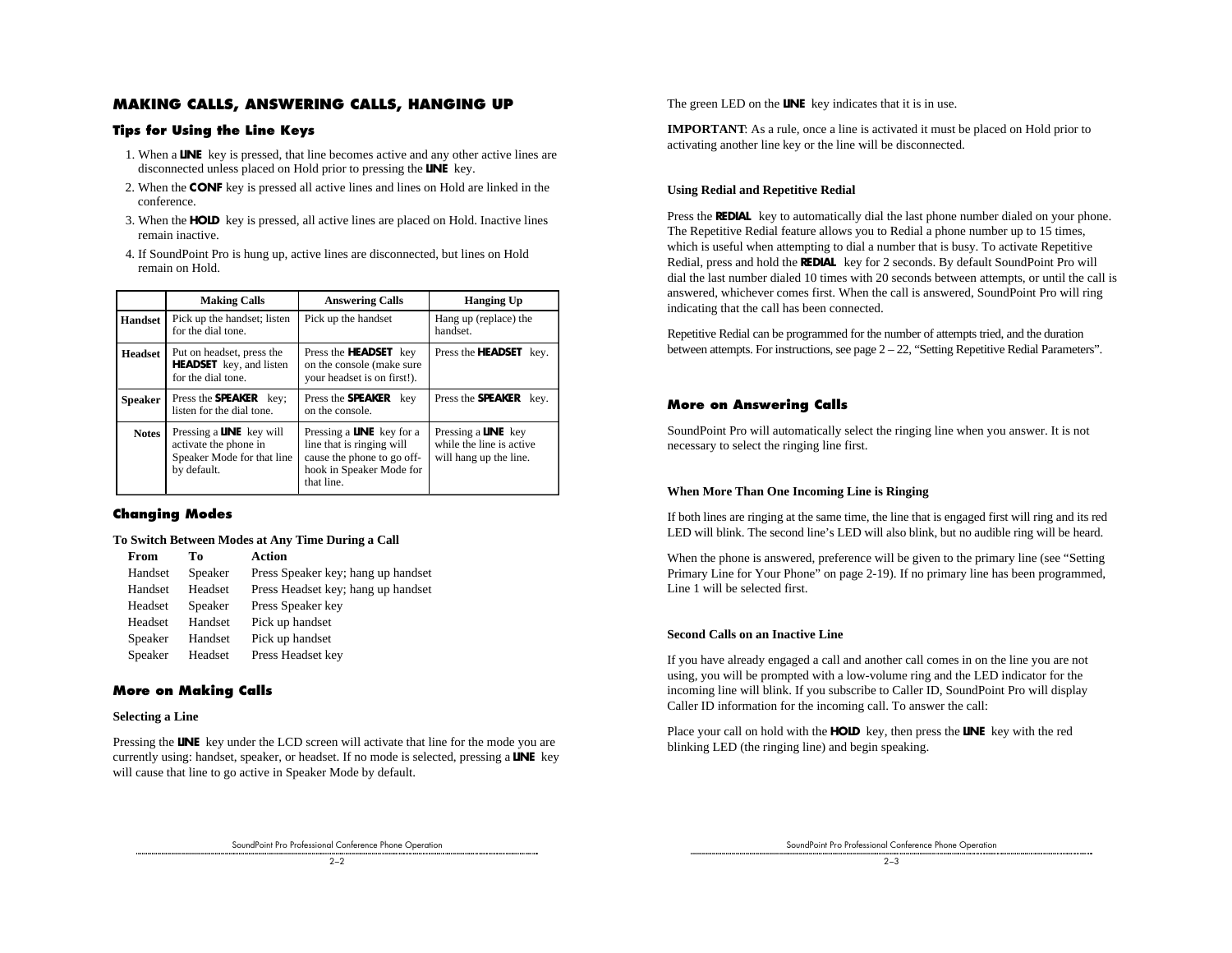### **SPEAKER MODE**

SoundPoint Pro Model SE-225 has two microphones. An additional rear microphone can be activated from the keypad to maximize microphone coverage for group conferences. When it is not activated, SoundPoint Pro is optimized for individual use with the front microphone.

When using Speaker Mode individually, turning off the rear microphone reduces background noise.

#### **Individual Mode**

The rear microphone is off, and the audio pickup and quality are optimized for 180° coverage





#### **Group Mode**

The rear mic is activated for 360° coverage



**HEADSET MODE**

Pressing the **HEADSET** key on the console activates Headset Mode. The ▲▼ keys control headset volume.



*Note:* See Appendix for information about headsets.

## **CONFERENCE MODE**

#### **Using Lines**

The **LINE** keys and Conference (**CONF**) key located below the LCD screen control your conference.





Conference calls can be established by:

- 1. Placing and conferencing outbound calls
- 2. Receiving and conferencing inbound calls
- 3. Conferencing a combination of inbound and outbound calls

SoundPoint Pro Professional Conference Phone Operation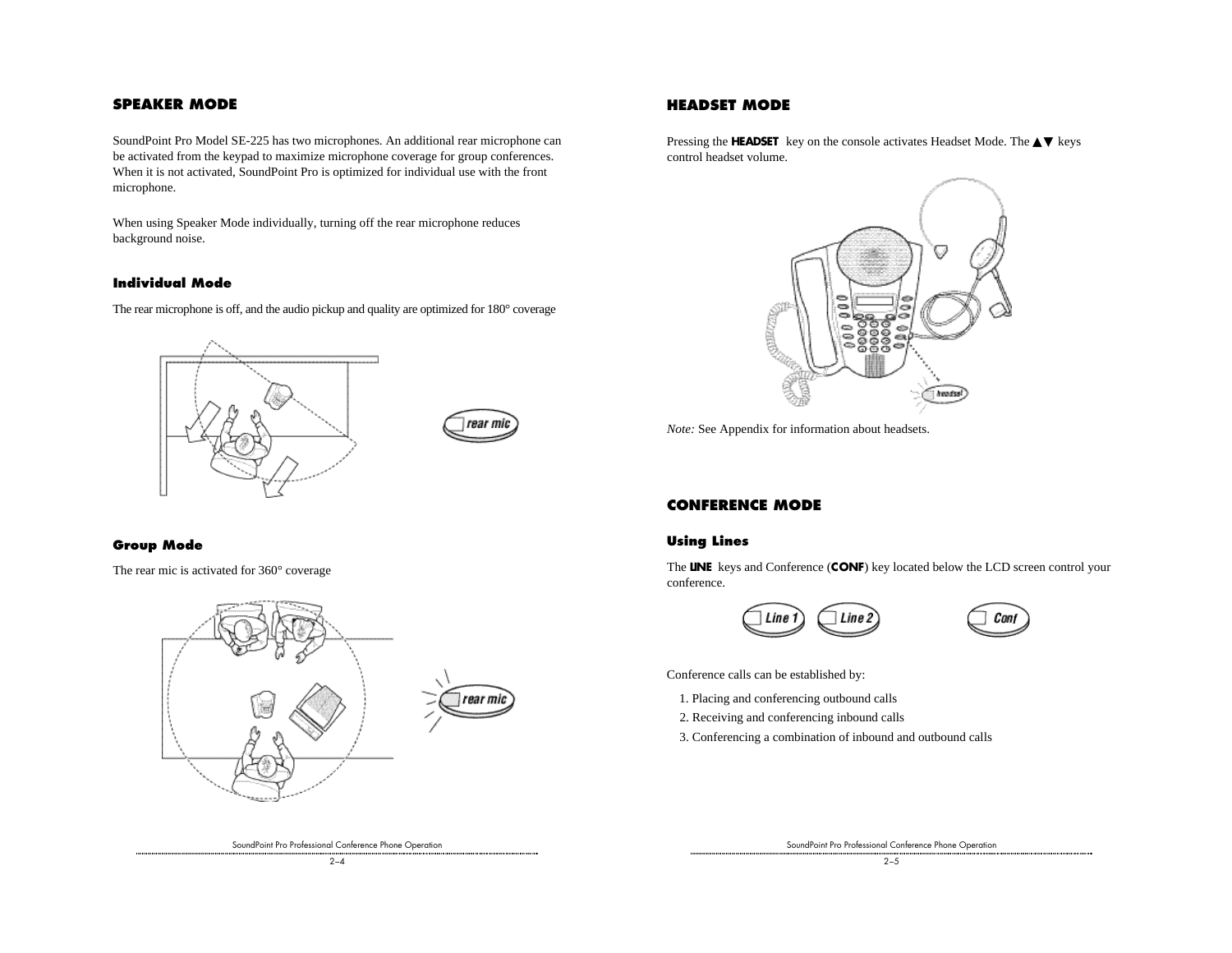#### **Operation**

#### **Establishing a Conference Call**

Pressing the **CONF** key when more than one line is active establishes a conference in any mode—Speaker, Handset, or Headset. Pressing **CONF** takes callers off Hold and brings them into the conference.

Example: Setting Up a 3-Way Conference Call (Outbound Calls)

- 1. Press **LINE 1** and dial the number of the first conference participant. When the party answers, ask him to hold while you add the other participant. Press **HOLD.**
- 2. Press **LINE 2** and dial the number of the second participant. When the party answers, tell him you will add him to the conference.
- 3. Press the **CONF** key. All participants are now in the conference.



#### **Adding a Caller on an Inactive Line**

#### Incoming Call

- 1. When a new call is received, ask the active participant to Hold. Press the **HOLD** key.
- 2. Press the **LINE** key to answer the incoming call.
- 3. Tell the incoming caller you will add him to the conference.
- 4. Press the **CONF** key.

#### Outgoing Call

- 1. Ask the active participant to Hold while you call another participant. Press the **HOLD** key.
- 2. Press the inactive **LINE** key, and dial the number of the person you wish to add.
- 3. When the person answers, tell him he is being added to the conference.
- 4. Press the **CONF** key.

#### **Placing Conference on Hold**

To put a conference call on hold, press the **HOLD** key. The other participants will not be able to talk to each other. Press **CONF** to return to the conversation.

#### **Dropping a Conference Participant**

Press the **LINE** key of the participant you wish to drop from the call.

SoundPoint Pro Professional Conference Phone Operation

#### **4-Way Volume Control**

#### **Handset, Headset, Speaker**

Press the **▲▼** keys at any time during a call to adjust volume. SoundPoint Pro will maintain the same volume for future calls until changed.

#### **Dial Tone**

Listen for the dial tone; press the  $\triangle \blacktriangledown$  keys to adjust the level. Then hang up or make a call. Dial tone volume will remain at the level set until intentionally changed.

#### **Accessing, Using, and Programming Directories**

SoundPoint Pro stores and retrieves information for your convenience. This information is organized into directories which can be accessed and customized from the keypad.



#### **Navigating the Directories**

Pressing **SELECT** will allow you to:

- ▼ Initially, enter the Directory Structure at the Main Menu level,
- ▼ Once in the Directory Structure, move another level deeper, or
- ▼ Confirm a setting or information youíve selected, entered, or edited.

The  $\spadesuit$  appears in the corner of the display when the Directory Structure has more options or information at that level. You can use the  $\blacktriangle\blacktriangledown$  keys to scroll continuously through the options.

The **BACK** key is the way to:

- ▼ Return to a higher level of the Directory Structure,
- ▼ Back up to remove characters while editing an entry, or
- ▼ When pressed twice in succession, exit the Directory Structure altogether.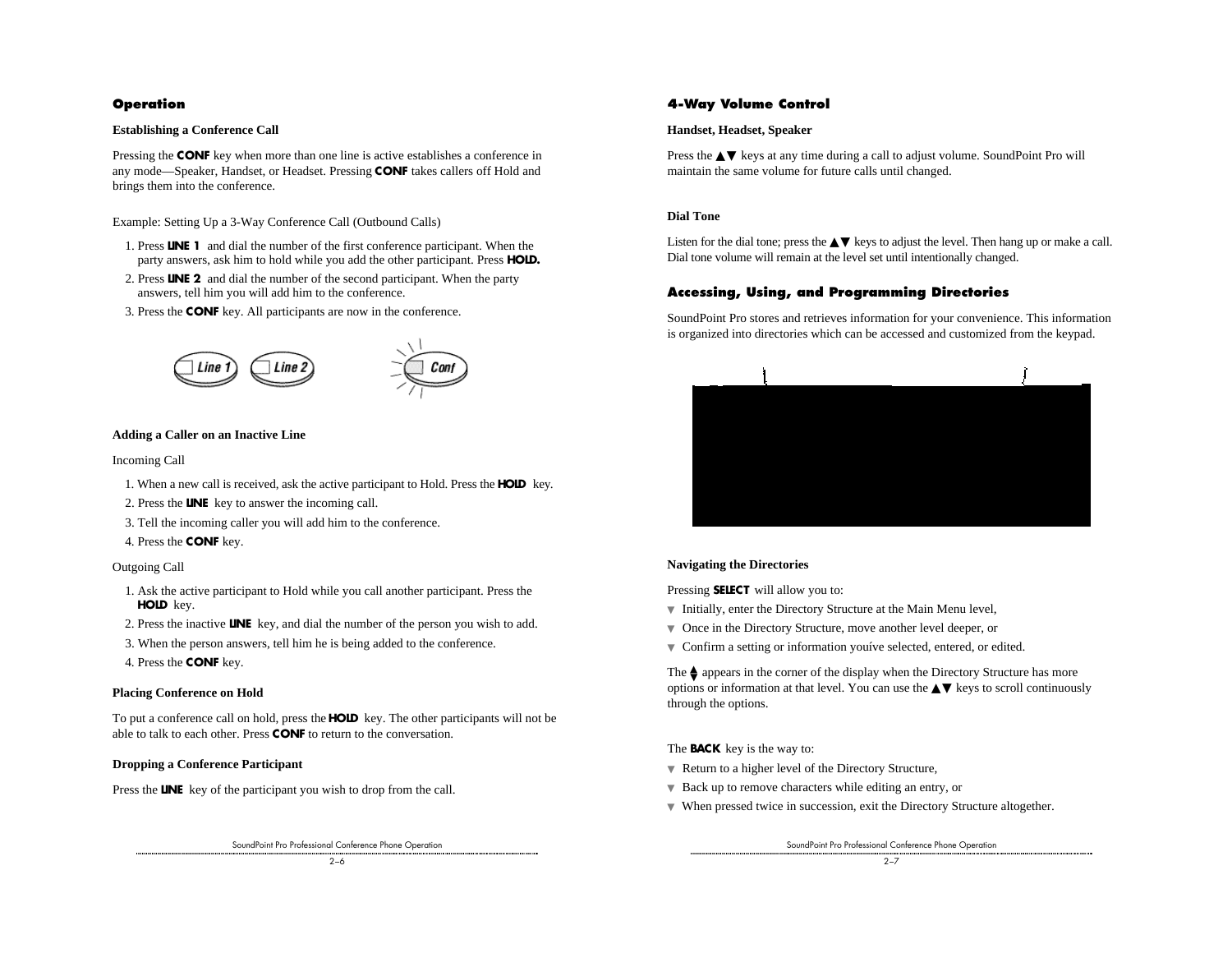#### **Directory Structure and Descriptions**

Adiagram of the Directory Structure is shown below. Acquaint yourself with this structure to make navigating easier. The following instructions will guide you through each of the Menu Options in the Directory Structure.





| <b>Outgoing Call History</b> | Records calls you have dialed from the Speed Dial<br>Listing, Call Histories, or manually.                             |
|------------------------------|------------------------------------------------------------------------------------------------------------------------|
|                              | Dials any number in the history when the <b>SPEED DIAL</b><br>key is pressed.                                          |
| <b>Line Settings</b>         | Stores and displays line configuration parameters.                                                                     |
|                              | Contains programming options for line setting<br>parameters including restoration of factory default line<br>settings. |
|                              |                                                                                                                        |
| <b>System Settings</b>       | Stores and displays system configuration parameters.                                                                   |
|                              | Contains programming options for system parameters<br>including restoration of factory default system settings.        |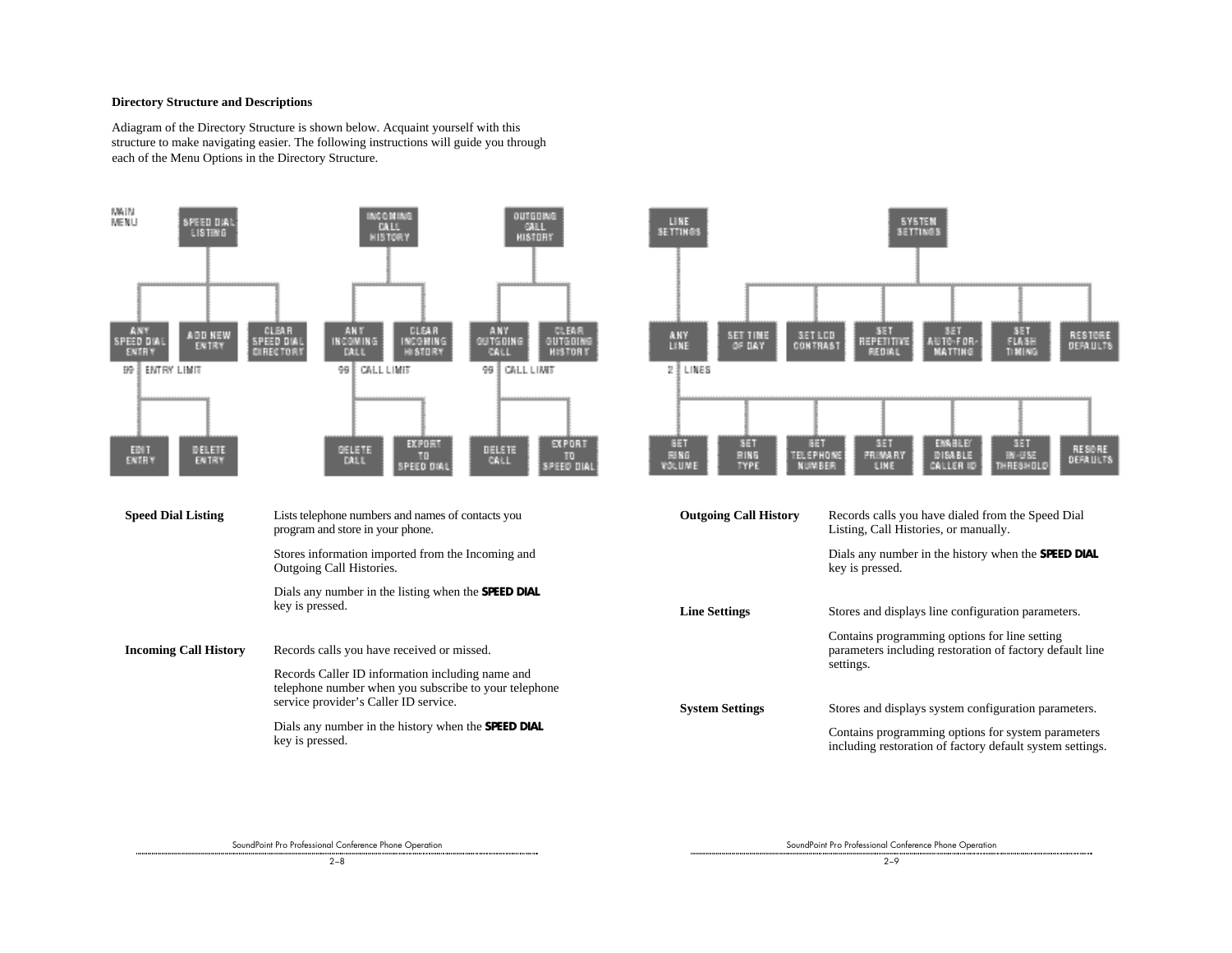### **Speed Dial Directory**

#### **Entering the Speed Dial Listing**

Press **SELECT** to view the Main Menu Directory options. The Speed Dial Directory is the first menu option.



#### **Programming Names and Numbers**

Up to 99 separate entries can be stored in the Speed Dial List.

Scroll ▼ to ADD NEWENTRY?, press **SELECT** to begin adding an entry.

Enter the phone number on the keypad. Use the **BACK** key to back up and correct any mistakes. Enter special characters if desired.

- ▼ For spaces, press **HOLD.**
- ▼ For hyphens, press **REDIAL.**
- ▼ For brackets, press **FLASH** , once for ( and again for ) when ready.

#### Press **SELECT** to save the number.

Enter the name. Enter each letter by repeatedly pressing the key associated with that letter until the letter you want appears on the display. Use special characters above as desired. You are, however, limited to 13 characters.

Press **SELECT** to save the name.

You will then be prompted to select a Priority Tag for the entry.

#### **Assigning Priority Tags**

"Hot Key" priority speed dialing "priority tags" can be assigned to 10 Speed Dial List entries. You will be prompted to enter a priority tag as each speed dial name and number entry is completed.



SoundPoint Pro Professional Conference Phone Operation

The available priority tags, with 1 being the highest priority, will be listed on the bottom line of the LCD. Use the  $\triangle \blacktriangledown$  keys to move the blinking cursor over the priority "tag" you wish to assign, or select **"N"** for No Tag, then press **SELECT.**

Once assigned, entries with priority tags will be listed at the beginning of the Speed Dial Listing in assigned priority.

#### **Editing a Speed Dial Entry**

If you wish to edit a Speed Dial List entry, including priority tags, first locate the entry, then press **SELECT** . The display will read EDITENTRY? Press **SELECT** again.

Use **SELECT** to confirm a correct name or number entry, or edit using the **BACK** key.

When you are satisfied with the changes, press **SELECT** to confirm and move to the next line.

If you wish to edit only the Priority Tag, press **SELECT** twice to confirm the name and phone number, the display will read SETPRIORITYTAG. Use the method described above to edit the Priority Tag.

#### **Viewing Speed Dial List Entries**

Upon entering the Speed Dial Directory Listings, if entries have been stored on the phone, the display will default to the first entry in the Speed Dial List. Multiple entries will be listed in the following order:

- ▼ Priority Tagged entries (highest priority to lowest, P1, P2, P3, P4, P5, P6, P7, P8, P9, P0) then
- ▼ Alphabetically



Use the  $\triangle$  key to scroll through the entry list. Hold the  $\triangle$  key down to accelerate through the list quickly.

#### **Viewing Directory Programming Options**

While in the Speed Dial Directory Listings, scroll ▼ at any time to view Speed Dial Directory options. Options include deleting individual entries, clearing the entire speed dial directory, adding entries and editing entries. See each specific option in this section for details.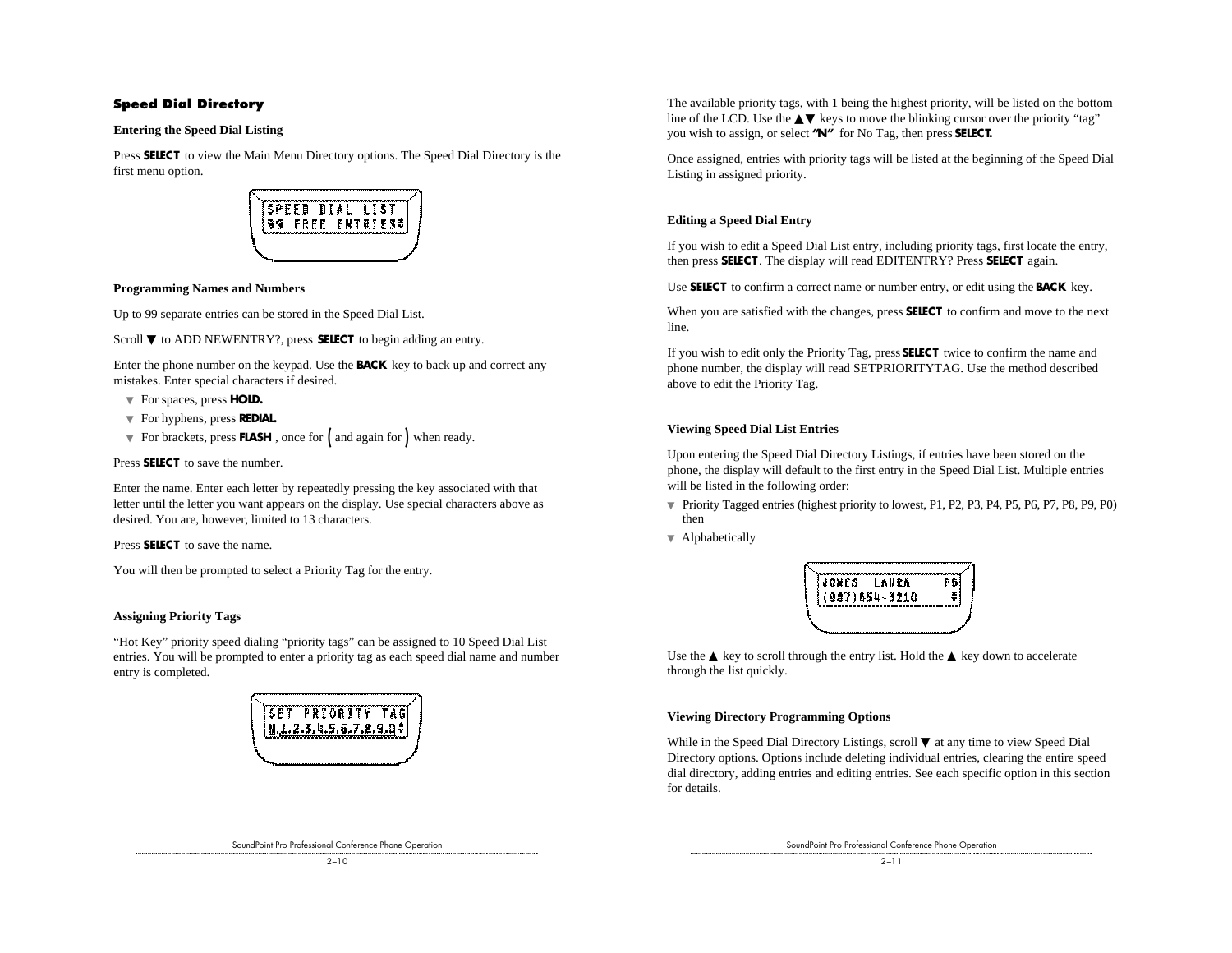#### **Speed Dial Entry Quick LocatorFeature**

While in the Speed Dial List, use the telephone keypad to spell out the first few letters for the entry you wish to locate (*e.g.,* to locate Allen, press 2-5-5-3-6). SoundPoint Pro will display the first match in the directory as each key is pressed until the desired entry is located. If no matching entry is found the display will read NO MATCH FOUND.

#### **Dialing Speed Dial Entries**

Press the **SPEED DIAL** key at any time while viewing an entry to automatically dial that phone number.

#### **Dialing Hot Key Priority Speed Dial Numbers**

Once assigned, an entry with an assigned priority tag can be dialed by simply holding down the associated priority key  $(1, 2, 3, 4, 5, 6, 7, 8, 9, 0)$  for 1.5 seconds.

#### **Deleting Speed Dial Entries**

While viewing a Speed Dial entry you wish to delete, press **SELECT** then scroll ▼ to DELETE ENTRY? Press **SELECT.** The display will read DELETING ENTRYARE YOU SURE? Press **SELECT** again to delete the entry.

#### **Clearing the Speed Dial List**

#### **CAUTION: Clearing the Speed Dial Directory will permanently delete all Speed Dial entries in the directory with no recovery capability.**

To clear the Speed Dial List, first enter the Speed Dial Directory. Scroll ▼ to CLEAR SPEED DIALLIST? Press **SELECT.** The display will read CLEARING LISTARE YOU SURE? Press **SELECT** again to clear the entire Speed Dial Directory.

#### **Incoming Call History List**

The Incoming Call History List stores a record of the last 99 incoming calls received or missed. The information stored in a Call History differs depending upon the Caller ID subscription status of the telephone line(s) connected to SoundPoint Pro. (Caller ID is an option offered by your telephone service provider, usually for a fee.)

For a telephone line with Caller ID, the following information is stored:

- ▼ Caller name
- ▼ Caller phone number
- ▼ Time and date the call was received
- $\blacktriangledown$  Line number (1 or 2) upon which the call was received

For a telephone line without Caller ID, the following information is stored:

- ▼ Time the call was received
- $\blacktriangledown$  Line number (1 or 2) upon which the call was received

Asubscription to Caller ID service does not guarantee that the desired information for an Incoming Call History Entry is captured. An Incoming Call History entry is only as good as the information received.

If the incoming Caller Subscribes to "Call Blocking" service:

- ▼ An ID BLOCKED or ID UNAVAILABLE message is displayed.
- ▼ ANO ID MESSAGE is displayed.

Or the Caller ID fields could be empty due to faulty data transmission.

#### **Entering the Incoming Call History Directory**

Press SELECT to view the Main Menu options. Scroll ▼ to INCOMING CALLS. If incoming calls were received but not answered, line 2 of the display will show the number of calls missed.



If no new calls have been missed line 2 of the display will read NO NEWMISSED

Press **SELECT** again to enter the Incoming Call History.

SoundPoint Pro Professional Conference Phone Operation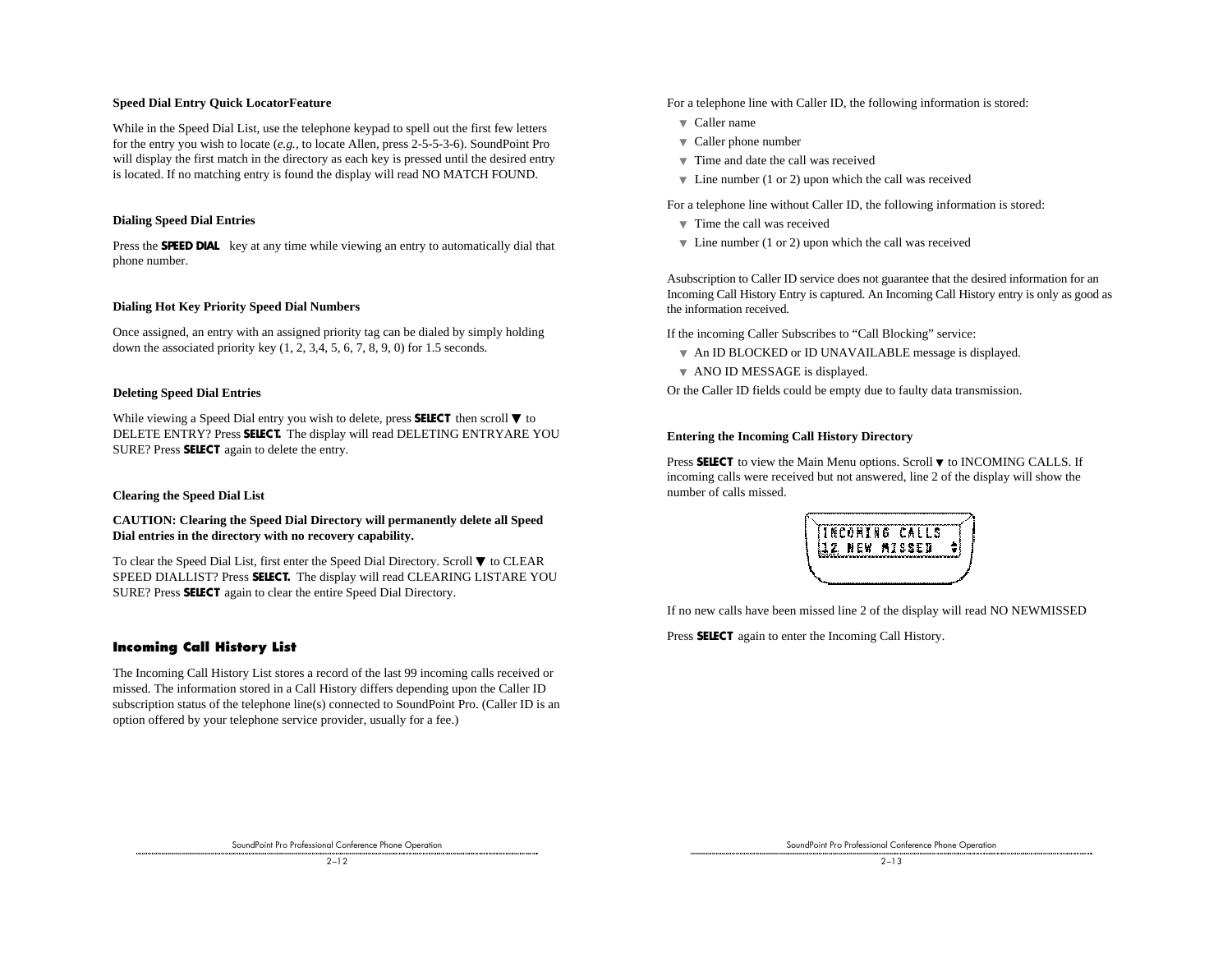#### **Viewing Incoming Call History Entries**

Up to 99 Incoming Call History entries can be stored. The entries are numbered 1 to 99 from most to least recently received. If you subscribe to Caller ID service, the default display shows the name and phone number of the caller along with other useful information.



Press the  $\ast$  key to toggle line 1 of the display from the caller name to the time, the month/day, and Line number on which the call was received.



Use the  $\triangle$  key to scroll through the entry list. Hold the  $\triangle$  key down to accelerate through the list quickly.

#### **Speed Dialing Incoming Call History Entries**

Caller ID numbers are received from a telephone service provider in 10-digit format, however a 10-digit number might not be correctly dialed without first:

- ▼ Removing the area code for local calls or
- ▼ Inserting a "1" in front of the area code for long distance calls.

SoundPoint Pro allows you to do both. While viewing an Incoming Call History entry:

- ▼ Press **#** once to remove the area code
- ▼ Press **#** twice to add a "1" to the dialing string to dial outside your area code

Once the number appears as desired, press **SPEED DIAL** to automatically dial the number.

#### **Exporting Entries to the Speed Dial List**

Phone numbers and names in the Incoming Call History list can be exported to the Speed Dial List as Speed Dial entries.

Enter the Incoming Call History directory then scroll ▲ to locate the entry you wish to export.

Use the  $\#$  key to correctly format the phone number for dialing (see previous section) prior to exporting the entry.

Press the **SELECT** key. The following display will appear.



Press **SELECT** again to export the entry. The phone number will appear on the top line of the LCD. Use the **BACK** key to insert any desired modifications. When the number appears as desired, press **SELECT** .

The name will now appear on the top line of the LCD. Use the **BACK** key to insert modifications. When the name appears as desired (up to 13 characters) press **SELECT** again.

#### **Deleting Incoming Call History Entries**

While viewing an Incoming Call History entry you wish to delete, press **SELECT** then scroll ▼ to DELETE ENTRY? Press **SELECT**. The display will read DELETING ENTRYARE YOU SURE? Press **SELECT** again to delete the entry.

#### **Clearing the Incoming Call History List**

To delete (clear) the Incoming Call History List, first enter the Call History List then scroll ▼ to CLEAR INCOMING CALLLIST? Press SELECT. The display will read CLEARING LISTARE YOU SURE? Press **SELECT** again to clear the entire Incoming Call History List.

SoundPoint Pro Professional Conference Phone Operation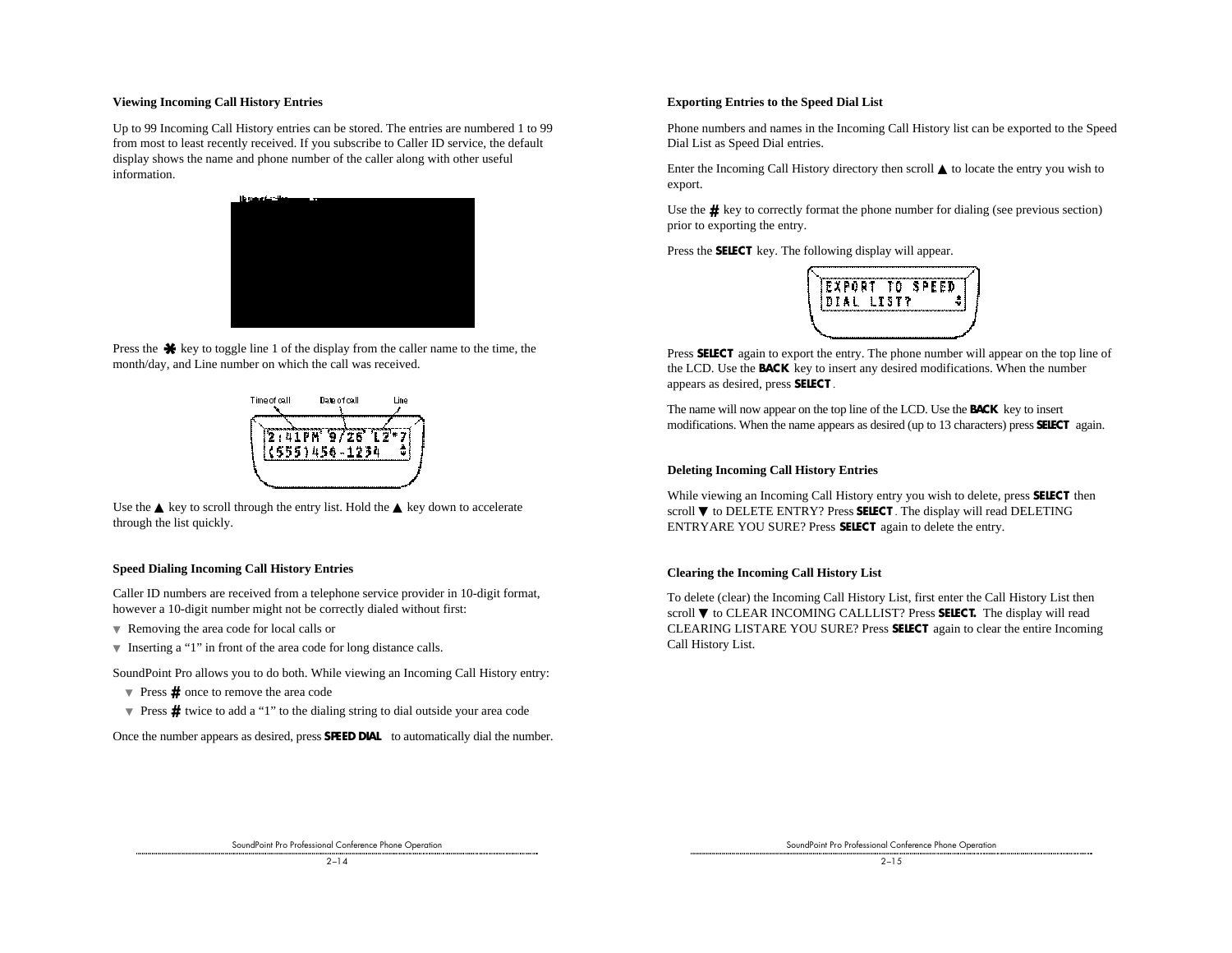#### **Outgoing Call History Directory**

The Outgoing Call History Directory is a record of all calls dialed from the Speed Dial List, the Incoming Call History List, via redial, or dialed manually. The information stored in each entry reflects the source from which it was dialed. If dialed from the Speed Dial List, for example, the entry can contain a phone number and name. If dialed manually, the entry will record only a phone number.

#### **Entering the Outgoing Call History Directory**

Press SELECT to view the Main Menu options, scroll ▼ to OUTGOING CALLS.

Press **SELECT** again to enter the Outgoing Call History List.



#### **Viewing Outgoing Call History Entries**

Upon entering the Outgoing Call History List, the display will show a record of the most recently dialed call. Use the  $\triangle$  key to scroll through the entry list. Hold the  $\triangle$  key down to accelerate through the list quickly. The information displayed in an entry is dependent upon the method by which the call was dialed.

Below is an example of a manually dialed call, with auto-formatting disabled.



If an outgoing call is dialed from a list that contains a name—the Speed Dial List or the Incoming Call History List, the name will be shown on the first line of the display. Pressing the  $\clubsuit$  key will toggle between the name and the Time and Line number upon which the call was made. Following is an example of the same outgoing call dialed from the Speed Dial List.



#### **Dialing Outgoing Call History Entries**

Press the **SPEED DIAL** key while viewing any entry to automatically dial that entry's phone number.

#### **Exporting Entries to the Speed Dial List**

Outgoing Call History entries can be exported to the Speed Dial List. To export an Outgoing Call History entry, locate the entry you wish to export then press **SELECT** . Then, follow the instructions on Page 2-15, "Exporting Entries to the Speed Dial List".

#### **Deleting Outgoing Call History Entries**

While viewing an Outgoing Call History entry you wish to delete, press **SELECT** then scroll ▼ to DELETE ENTRY? Press **SELECT**, the display will read DELETING ENTRY ARE YOU SURE? Press **SELECT** again to delete the entry.

#### **Clearing the Outgoing Call History List**

To delete (clear) the Outgoing Call History List, first enter the Outgoing Call History Directory then scroll ▼ to CLEAR OUTGOING CALLLIST? Press **SELECT** . The display will read CLEARING LISTARE YOU SURE? Press **SELECT** again to clear the entire Outgoing Call History List.

SoundPoint Pro Professional Conference Phone Operation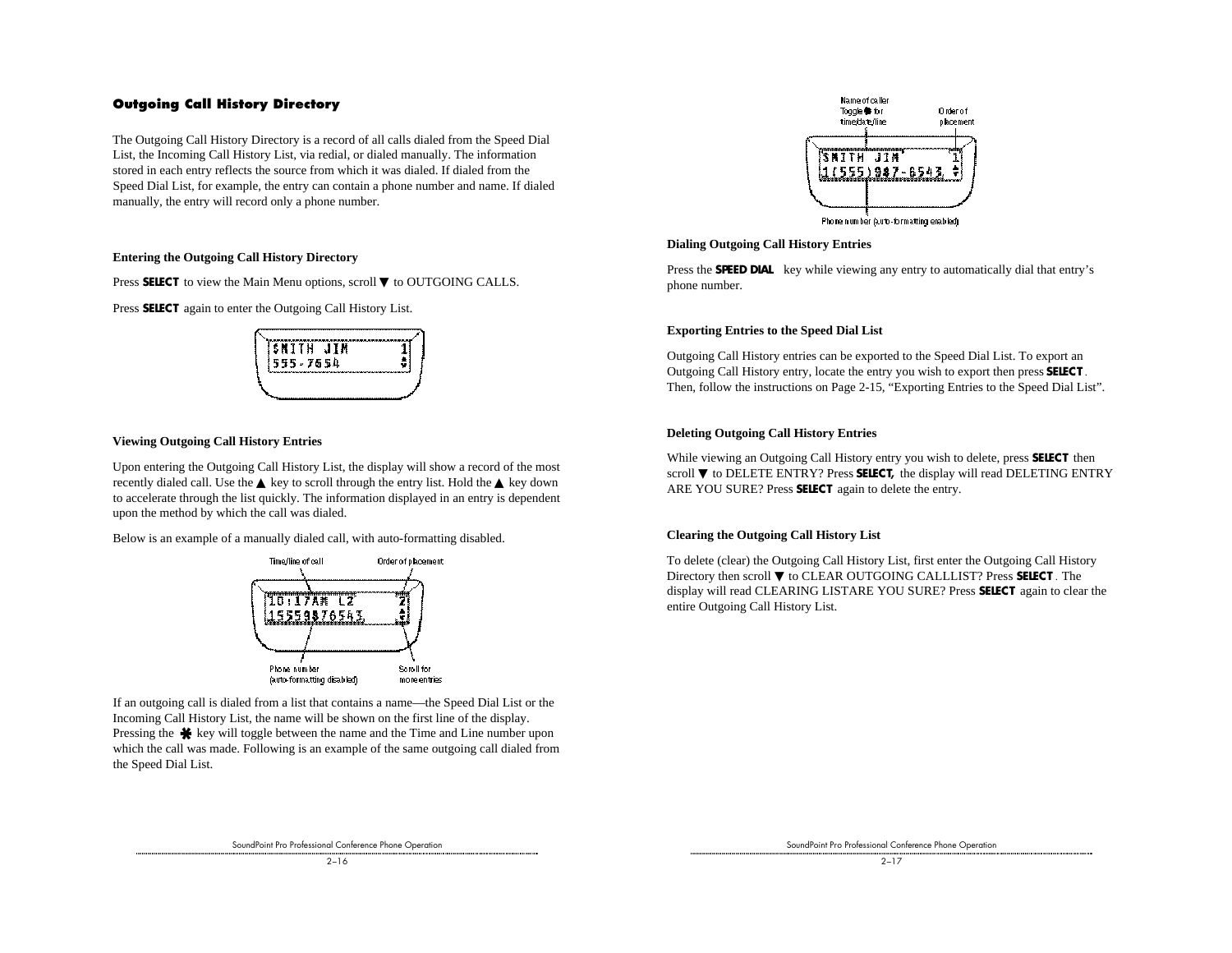#### **Line Settings Directory**

The Line Settings Directory allows you to view status of—and program options for—a variety of line configuration settings, including:

- ▼ Setting Ring Volume for each Line
- ▼ Setting Ring Type for each Line
- ▼ Entering Local Telephone Numbers for each Line
- ▼ Setting Primary Line for Your Phone
- ▼ Enabling or Disabling Caller ID for each Line
- ▼ Editing Line-in-Use Voltage Threshold
- ▼ Restoring Factory Default Settings for each Line

#### **Entering the Line Settings Directory**

Press **SELECT** to view the Main Menu options, scroll ▼ to LINE SETTINGS:

Press **SELECT** again to enter the Line Settings Directory. The current line settings status for Line 1 will show on the display. Scroll ▼ to view the current line settings status of line 2.



**Setting Ring Volume forEach Line**

While viewing a line settings status, press **SELECT** to view the line settings options for that line. EDITRING VOL? is the first option. Press **SELECT** .

Use  $\triangle \blacktriangledown$  to adjust ring volume to the desired level. The ring will be heard on the speaker as it is being adjusted. When the desired ring volume level is found, press **SELECT** .

#### **Setting Ring Type forEach Line**

SoundPoint Pro has 5 different ring types available for each line.

While viewing a line settings status, press **SELECT** to view the line setting options for that line. Scroll  $\nabla$  to EDITRING TYPE? Line 2 of the display will show the current ring type setting. Press **SELECT** again to set Ring Type.



To toggle between and listen to the ring types available, use **▲▼** to scroll through the options. Each ring will be played as the options appear on the display.

Press **SELECT** to choose the desired ring.

#### **Entering Local Telephone Numbers forEach Line**

While viewing a line setting status, press **SELECT** to view the line settings options for that line. Scroll ▼ to EDITTELNUMBER? Line 2 of the display will show the current telephone number configured for the line. Press **SELECT** again.

Enter the desired phone number on the keypad. Use special characters as desired.

- ▼ For spaces, press **HOLD** .
- ▼ For hyphens, press **REDIAL** .
- ▼ For brackets, press **FLASH** , once for ( and again for ) when ready.

When the number appears as desired, press **SELECT.**

#### **Setting Primary Line forYourPhone**

Assigning a Primary Line reduces the likelihood of conflicts when two phone lines are used in parallel (more than one phone user has access to a line). SoundPoint Pro allows you to set the Primary Line used for your phone. The Primary Line is automatic-ally selected when the phone is taken off-hook by lifting the handset, pressing the **HEADSET** key, or pressing the **SPEAKER** key.

While viewing a line settings status, press **SELECT** to view the line setting options for that line. Scroll  $\nabla$  to EDITPRIMARY? Line 2 of the display will show the current primary line selection. Press **SELECT** again.

Find the desired primary line number display using the ▲▼ keys. Press **SELECT** again to choose the desired primary line number.

SoundPoint Pro Professional Conference Phone Operation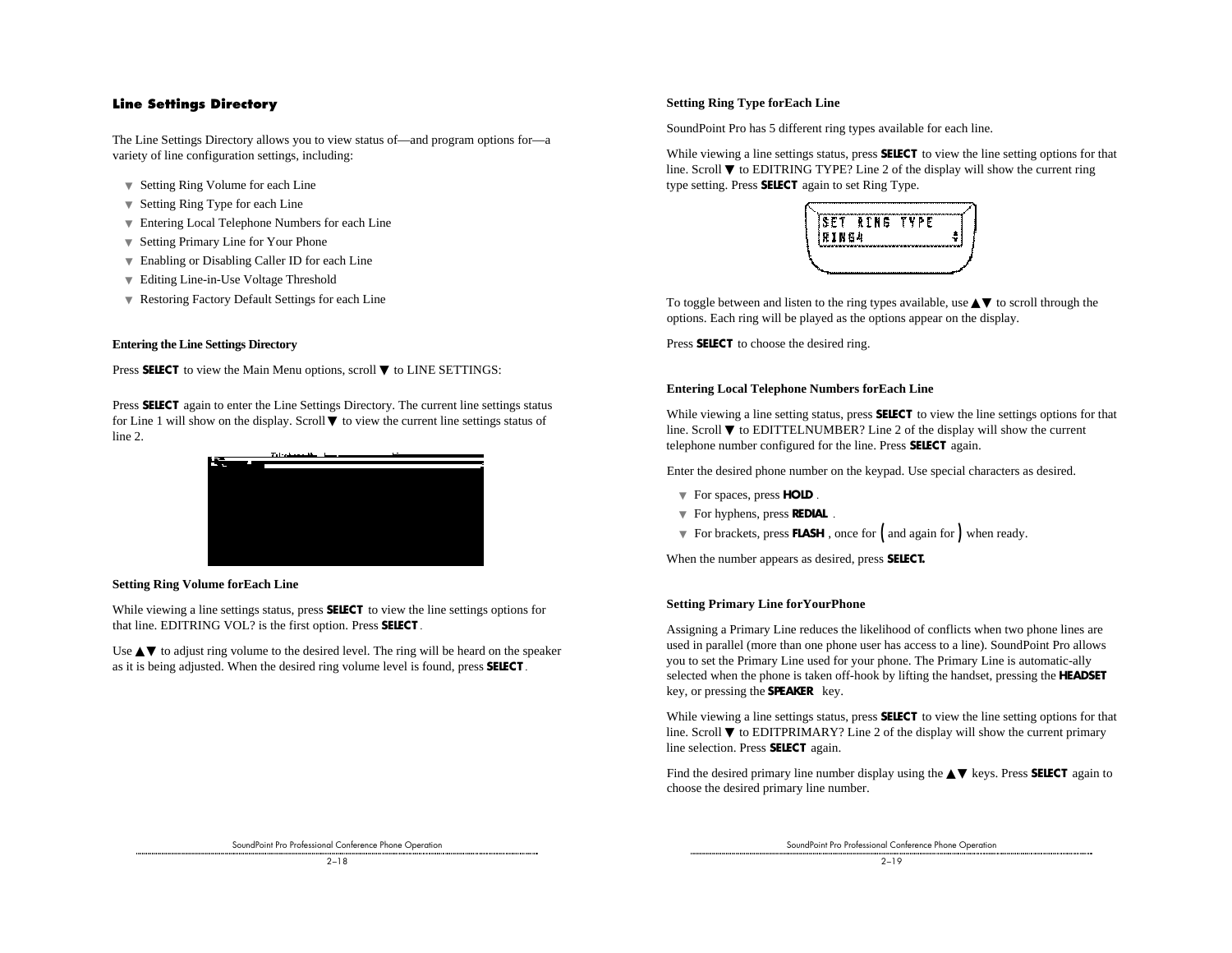#### **Enabling orDisabling CallerID for Each Line**

While viewing a line settings status, press **SELECT** to view the line settings options for that line. Scroll  $\nabla$  to EDITCALLER ID? Line 2 of the display will show the current Caller ID status for that line. Press **SELECT** again.



Use ▲▼ to change Caller ID status. When the desired status displayed press SELECT again.

#### **Editing Line-In-Use Voltage Threshold**

While on-hook (hung up) SoundPoint Pro will indicate if another phone, computer, or Fax machine is using one or both phone lines by lighting the **LINE** key LED indicators solid red. Line-in-use detection is accomplished by detecting the voltage on each line, which changes when a line is in use. Different phone systems may have different line-inuse voltages. SoundPoint Pro allows you to change the line-in-use voltage threshold to account for voltage variances by telephone system. If the SoundPoint Pro Console's linein-use indicators are not lighting solid red while a line is being used by another device, try changing the line-in-use voltage settings until the correct level is achieved.

While viewing a line settings status, press **SELECT** to view the line settings options for that line. Scroll  $\nabla$  to EDITIN-USE? Line 2 of the display will show the current line-inuse selection: STANDARD, ALTERNATE A, or ALTERNATE B. Press **SELECT** again.

Use  $\blacktriangle$  to scroll through line-in-use status options. When the desired status is displayed press **SELECT** again.

#### **Restoring Factory Default Settings forEach Line**

All factory default settings can be restored at once for each line. Make sure you wish to restore ALLfactory settings before proceeding with this feature.

While viewing a line settings status, press **SELECT** to view the line settings options for that line. Scroll ▼ to RESTORE DEFAULT LINE SETTINGS? Press **SELECT** again.



If you are sure you wish to restore all line settings, press **SELECT** again.

SoundPoint Pro Professional Conference Phone Operation

#### **System Settings Directory**

The System Settings Directory allows you to view status of—and program options for a variety of system settings, including:

- ▼ Setting the Time of Day
- ▼ Setting the LCD Contrast
- ▼ Setting Repetitive Redial Parameters
- ▼ Selecting and Setting Telephone Number Auto-Formatting
- ▼ Editing Flash Timing; Restoring Default Flash Timing
- ▼ Restoring System Factory Default Settings

#### **Entering the System Settings Directory**

Press **SELECT** to view the Main Menu options, scroll ▼ to SYSTEM SETTINGS. Press **SELECT** again to enter the System Configuration Directory.



#### **Setting the Time of Day**

Upon entering the System Settings Directory, EDITTIME? is displayed. Press **SELECT** to edit the time of day.



Enter the correct time hh:mm. After hours and minutes are entered, a prompt will appear for AM or PM, which can be set by pressing the 1 or 2 keys, respectively. When the correct time is entered, press **SELECT** .

#### **Setting LCD Contrast**

SoundPoint Pro allows you to control how light or dark the LCD display appears. Enter the System Settings Directory then scroll ▼ until you see EDIT LCD CONTRAST?A progressive contrast status bar will show the current contrast setting. Press **SELECT** .

Use the **△▼** keys to adjust the LCD contrast to the desired level, then press **SELECT**.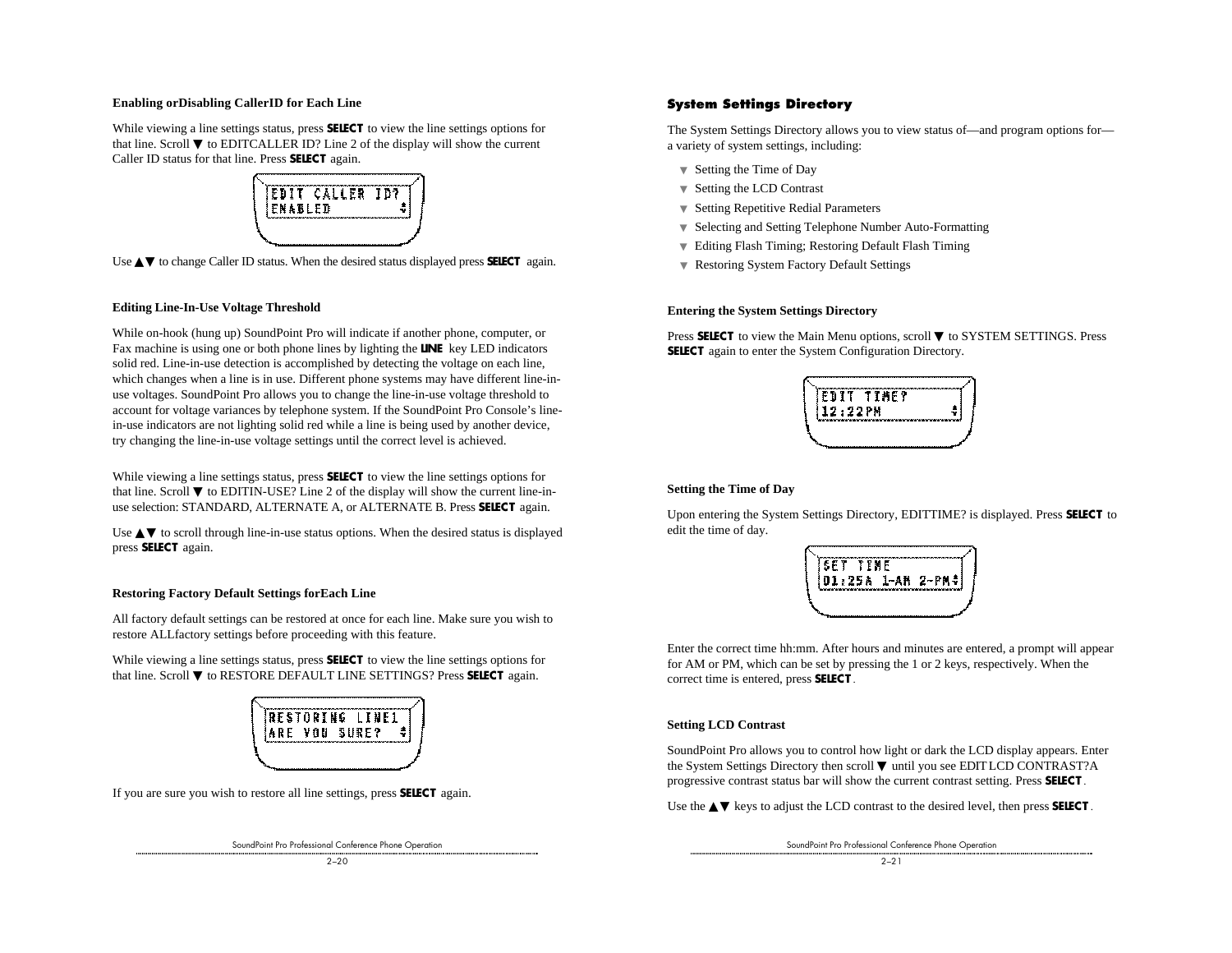#### **Setting Repetitive Redial Parameters**

Repetitive Redial automatically redials a telephone number that is either busy or is not being answered. SoundPoint Pro allows you to configure the number of redial attempts, up to 15, and the duration time between attempts, up to 90 seconds, when repetitive redial is activated. (Note: Upper limits are set by telephony standards).

#### **ForRepetitive Redial**

Enter the System Settings Directory then scroll ▼ until you see EDITRPTDIAL? Line 2 of the LCD will show the current values of attempts (TRIES) and duration between attempts (SEC). Press **SELECT** .



Enter the desired number of redial tries, between 2 – 15. Press **SELECT** .

Enter the number of seconds between redial tries, between 10 – 90. Press **SELECT** .

#### **Selecting and Setting Telephone NumberAuto-Formatting**

The auto-formatting feature of SoundPoint Pro can automatically format phone numbers stored in the Incoming and Outgoing Call History Lists. When numbers are received via Caller ID, or as numbers are dialed, each number can be automatically formatted when stored via the Incoming and Outgoing Call History Lists. SoundPoint Pro provides three dialing plans to select from to format numbers for storage and for dialing.

- **7 DIGITLOCAL** (D7) In most areas, 7 digits are required to dial local telephone numbers. By entering your area code, all numbers with a matching area code will be stored and dialed in 7 digit format for Incoming and Outgoing Call History.
- **10 DIGITLOCAL** (D10) In some areas, 10 digits will be required to dial local and long distance telephone numbers. The 10-digit plan uses all 10 digits of a number when numbers are stored and dialed for Incoming and Outgoing Call History.
- **11 DIGITLOCAL** (D11) In some areas, 11 digits will be required to dial local and long distance telephone numbers. The 11-digit plan uses all 10 digits of a number and adds a "1" at the beginning of the number when numbers are stored and dialed for Incoming and Outgoing Call History.

When programming Auto-Formatting, be sure to select your dialing plan according to the specific requirements for your area.

To set up Auto-Formatting, enter the System Configuration Directory then scroll ▼ until you see EDITAUTOFORMAT? Line 2 of the LCD will show the current Auto-Formatting settings.



Press **SELECT** .to begin Auto-Formatting. Use **△▼** to toggle the status of the autoformatting feature, DISABLED or ENABLED. When the desired status appears press **SELECT**. If you chose Auto-Formatting ENABLED you will be prompted to enter your desired Dialing Plan. Use ▲▼ to toggle between Dialing Plan options and press **SELECT** when ready. You will then be prompted to enter your area code. Use the keypad to enter your 3-digit area code, then press **SELECT** .

#### **Flash Timing**

The **FLASH** key allows SoundPoint Pro to access certain features (such as conferencing) for some telephone systems. Different telephone systems may require different flash timing settings in order to access these features. SoundPoint Pro allows you to select from four Flash Timing values to configure the phone. If SoundPoint Pro is configured with a telephone system, such as a PBX or KSU system, ask your telephone system administrator for the correct flash timing setting, in milliseconds (msec) for your specific system.

#### **Changing Flash Timing**

Enter the System Settings Directory then scroll ▼ until you see EDITFLASH TIME? Line 2 of the LCD will show the current flash timing value. Press **SELECT** .

Use the  $\triangle\blacktriangledown$  keys to scroll through the flash timing options.

- $\sqrt{75}$  msec.
- $\blacktriangledown$  100 msec.
- $\sqrt{ }$  300 msec, or
- ▼ 600 msec. *(Note: The default flash timing setting is 600 msec.)*

When the desired flash timing is displayed, press **SELECT.**

SoundPoint Pro Professional Conference Phone Operation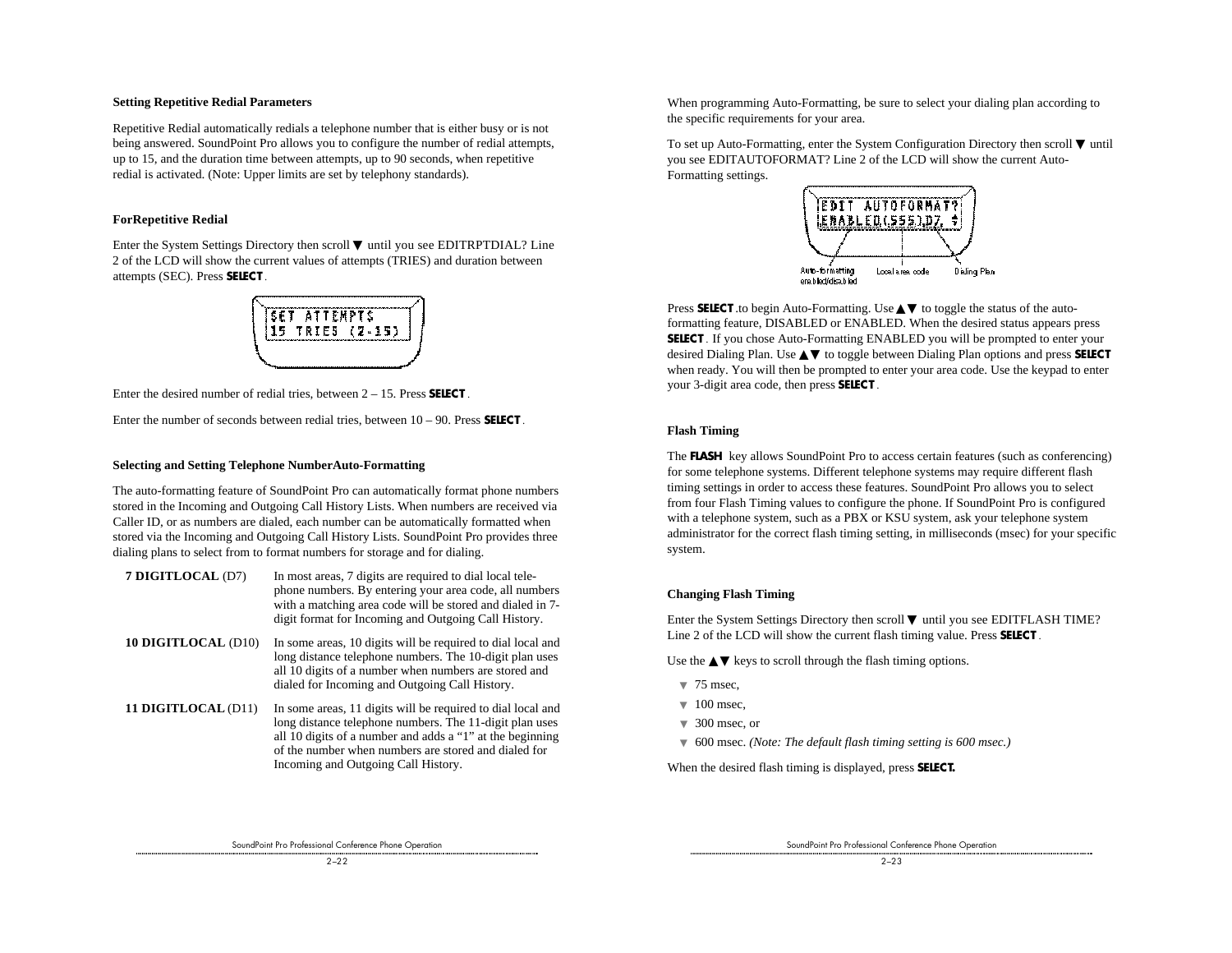#### **Restoring Default Flash Timing**

# **SOUNDPOINT® PRO TROUBLESHOOTING**

Enter the System Settings Directory then scroll ▼ until you see EDITFLASH TIME? Press SELECT. Scroll ▲ until you see RESTORE DEFAULT FLASH TIME? Press **SELECT.**

#### **Restoring System Factory Default Settings**

All factory system settings can be restored at the same time. Make sure you wish to restore ALLfactory system settings before proceeding with this feature.

Enter the System Settings Directory then scroll ▼ until you see RESTORE DEFAULT SYSTEM SETTINGS? Press **SELECT** the following will appear on the display.

| YOU<br>ARE<br>SURE? |
|---------------------|

If you are sure you wish to restore all line settings, press **SELECT** again.

#### **Information Retention During a Power Loss**

Soundpoint Pro retains all stored information during loss of power. It is not necessary to reset any programmed or stored parameters.

**CAUTION:** *SoundPoint Pro will not operate without power. See the "Safety Instructions" on Page ii for precautions.*



SoundPoint Pro Professional Conference Phone Troubleshooting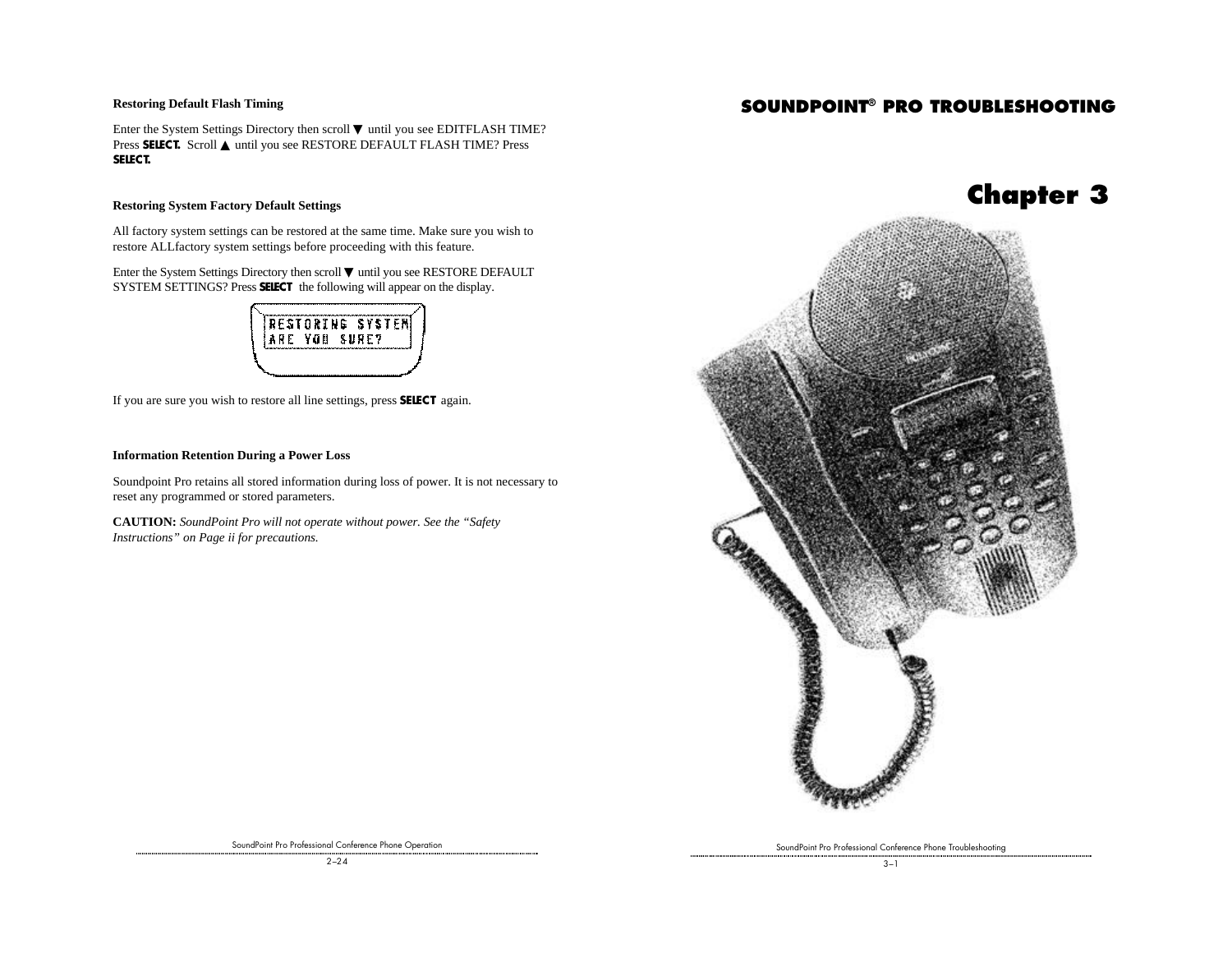### **TROUBLESHOOTING**

Troubleshooting will help you overcome difficulties that occur during installation and normal use.

#### **No Dial Tone**

- ▼ Check the connections of the telephone lines to the LIM, and make sure that the connections are secure at both the wall jack, and on the LIM. Repeat the process for the telephone connection from the LIM to the console, and make sure both ends of the console cable are securely plugged in.
- ▼ Be sure the power cable is connected to the console, and the power adapter is plugged securely into a working wall outlet or power strip.
- ▼ If you are not receiving dial tone on a headset, but you can hear dial tone on the handset and speaker, make sure the 2.5mm connector is plugged securely into the headset jack on the console.
- ▼ Try a different phone line.

#### **In Speaker Mode: Short Silences, Echoes, or Clipped Speech**

- $\blacktriangledown$  At the beginning of a call, allow someone at each location to speak in turn for few moments to enable SoundPoint Pro to adapt to its environment.
- ▼ Avoid moving the SoundPoint Pro console when in use.
- ▼ Do not cover or block the microphone(s) with hands, papers, cups, etc., during use.

#### **Difficulty with Hearing the Other Party**

- $\blacktriangledown$  Noisy equipment such as a copy machine may make it difficult for you to hear the other party. Both parties should turn off any noisy equipment while talking.
- ▼ Try calling again to see if another line provides a better connection.
- ▼ Check that the power adapter is plugged into a working outlet and the power plus is securely plugged into the console.

#### **You Can't Hear**

▼ Use the ▲ key to adjust the volume for handset, headset, or speaker.

#### **YourCaller Can't HearYou**

- ▼ If using the handset, check the handset cord connections.
- $\blacktriangledown$  Be sure that the phone is not on Mute, as indicated by the lit LED on the Mute Key.
- ▼ If using a headset, check the connection to the console and make sure that the microphone is properly positioned in front of your mouth.
- ▼ If using the speaker, and the listener is having trouble hearing participants seated behind the phone, activate the rear microphone.

SoundPoint Pro Professional Conference Phone Troubleshooting

#### **Blank Display**

 $\blacktriangledown$  Check that the power adapter is plugged into a working outlet, and the power plug is securely plugged into the console.

#### **Physical Damage**

- ▼ If physical damage is severe enough that the internal parts become visible, disconnect SoundPoint Pro immediately. Do not reconnect it to the telephone network until SoundPoint Pro is repaired.
- ▼ If you need more help, call your Polycom reseller, or call Polycom Technical Support at: 1-800-POLYCOM.

SoundPoint Pro Professional Conference Phone Troubleshooting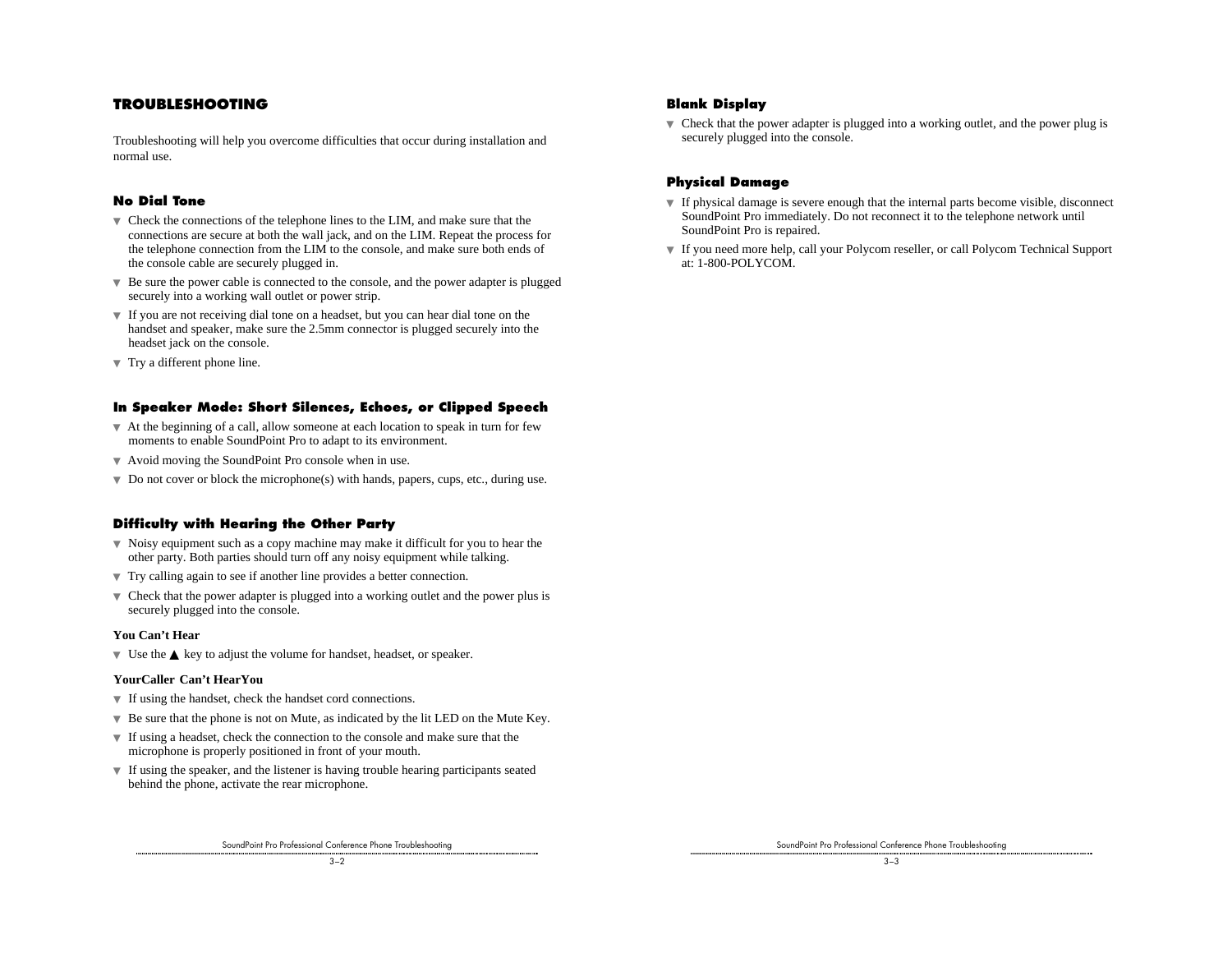# **SOUNDPOINT® PRO REGULATIONS AND WARRANTY**

# **Chapter 4**



SoundPoint Pro Professional Conference Phone Regulations and Warranty

SoundPoint Pro Professional Conference Phone Troubleshooting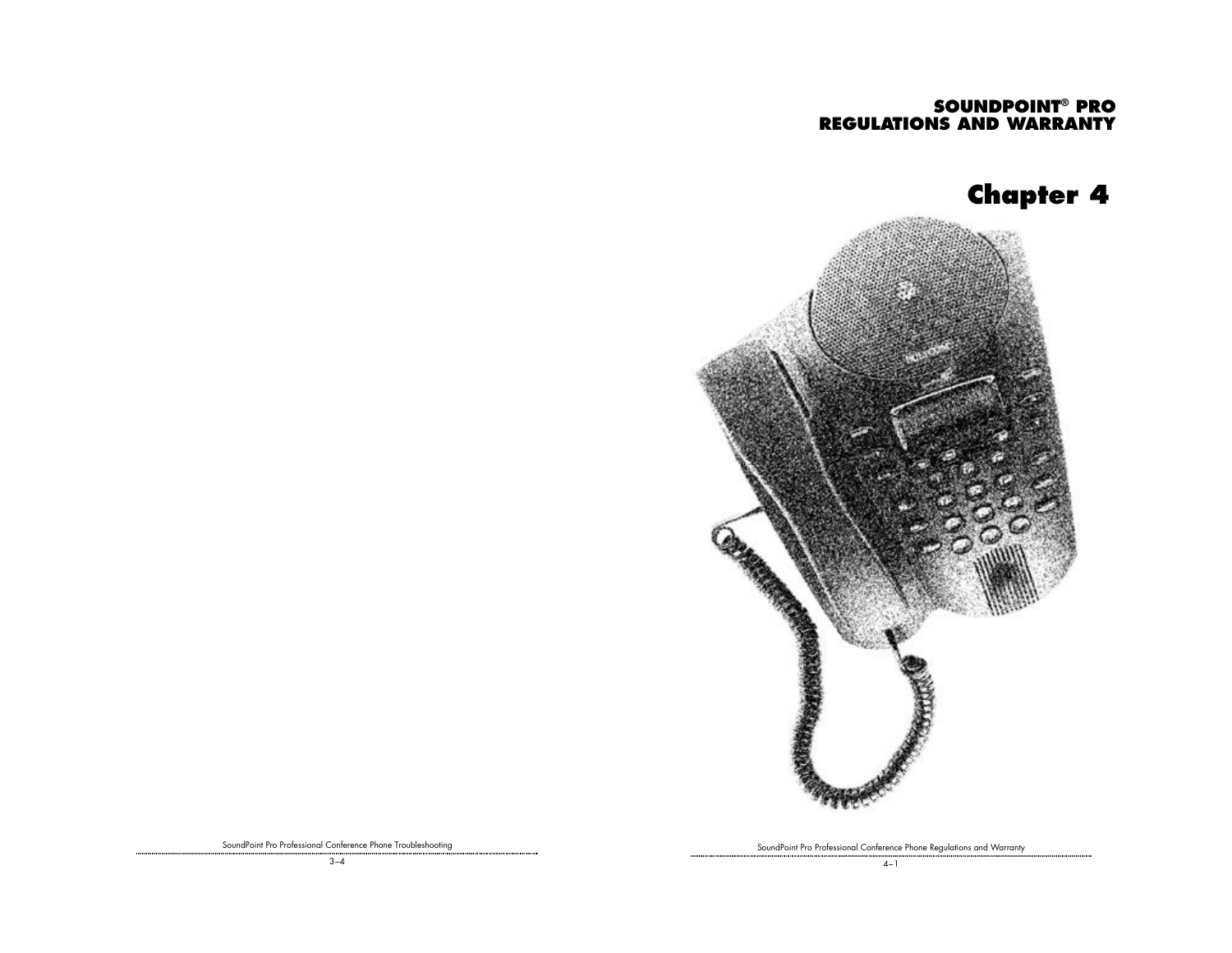#### **U.S. Regulatory Information**

#### **Radio/TV Interference**

Equipment with electronic push-key dials generates and uses radio frequency energy, and if not installed and used properly, may cause interference to radio and television reception. This equipment has been tested and found to comply with the limits for a Class B digital device in accordance with the specifications in Part 15 of the FCC rules. While these rules are designed to provide reasonable protection, there is no guarantee that interference will not occur in a particular installation. You can determine whether interference occurs by monitoring your radio or television reception while placing a call.

If your telephone causes interference, one of the following measures may correct the problem:

- ▼ Reorient or relocate the receiving TV or radio antenna, where this can be done safely.
- ▼ Move the telephone and the radio or television further away from each other, or connect the telephone and the radio or television to outlets on separate circuits.

Consult the dealer or an experienced radio/television technician for additional suggestions.

#### **Federal Communications Commission (FCC) Notice**

This equipment complies with Part 68 of the FCC Rules. On the bottom of the base of this equipment is a label that contains, among other information, the FCC Registration Number and Ringer Equivalence Number (REN) for the equipment. You must, upon request, provide this information to your phone company. **(Note: REN is not required for some types of analog ordigital facilities.)**

This equipment uses an RJ11.

An FCC compliance telephone cord and modular plug is provided with this equipment. This equipment is designed to be connected to the telephone network or premises wiring using a compatible modular jack which is Part 68 compliant. See installation instructions for details.

The REN is useful to determine the quantity of devices you may connect to your telephone line and still have all those devices ring when your telephone number is called. In most, but not all areas, the sum of the RENs of all devices connected to one line should not exceed five (5). To be certain of the number of devices you may connect to your line, as determined by the REN, you should contact your local telephone company to determine the maximum REN for your calling area. **(NOTE: REN is associated with loop-start and ground-start ports. Do not use forE&M ordigital ports.)**

If your telephone equipment causes harm to the telephone network, the Telephone Company may discontinue your service temporarily. If possible, they will notify you in advance. But if advance notice is not practical, you will be notified as soon as possible. You will be informed of your right to file a complaint with the FCC.

Your telephone company may make changes in its facilities, equipment, operations, or procedures that could effect the proper functioning of your equipment. If they do, you will be notified in advance to give you an opportunity to maintain uninterrupted telephone service.

If you experience trouble with the SoundPoint Pro, please contact Polycom for information on obtaining service or repairs. The Telephone Company may ask that you disconnect this equipment from the network until the problem has been corrected or until you are sure that the equipment is not malfunctioning.

No user serviceable parts are contained in this equipment.

This equipment may not be used for coin service provided by the Telephone Company. Connection to party lines is subject to state tariffs. **(Contact the state Public Utilities Commission or Corporation forinformation.)**

Do not attempt to repair this equipment yourself. For repair or warranty information, contact:

> Polycom Customer Service: 1-800-POLYCOM Or write to Customer Service at: Polycom, Inc. 1565 Barber Lane

Milpitas, CA 95035

#### **Signaling Method**

The unit's push-key dial allows it to signal in tones (DTMF). It can complete calls to local and long-distance lines and can also complete long-distance calls via computer phone systems such as MCI or SPRINT.

#### **Hearing Aid Compatibility**

The telephone is compatible with hearing aids equipped with telecoil option and is compliant with requirements for hearing aid compatibility of the Americans with Disabilities Act (ADA).

#### **Testing Emergency Numbers**

Check with local authorities before making any test calls to emergency numbers. Remain on the line and briefly explain to the dispatcher the reason for calling before hanging up. Place such calls in off-peak hours, such as early morning or late evening.

SoundPoint Pro Professional Conference Phone Regulations and Warranty

SoundPoint Pro Professional Conference Phone Regulations and Warranty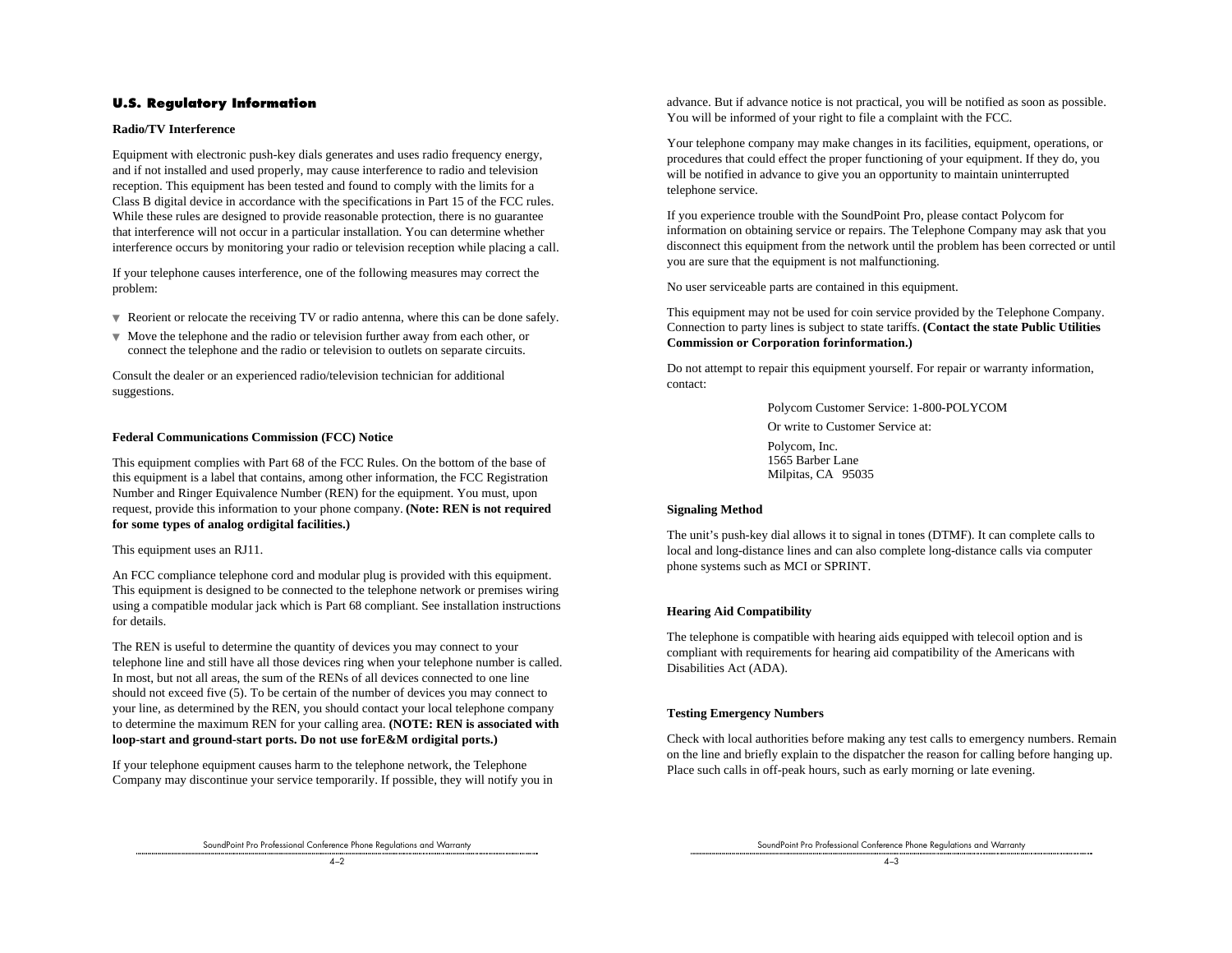#### **Canadian Department of Communications Notice**

**Notice:** The Canadian Department of Communications (DOC) label identifies certified equipment. This certification means that the equipment meets certain telecommunication network protective, operational, and safety requirements. The department does not guarantee the equipment will operate to the userís satisfaction.

Before installing this equipment make sure you are permitted to connect it to the facilities of the local telecommunications company. You must install the equipment using an acceptable method of connection. In some cases you may also extend the companyís inside wiring for single line individual service by means of certified connector assembly (telephone extension card.) You should be aware, however, that compliance with the above condition may not prevent degradation of service in some situations.

#### **Polycom Limited Warranty and Limitation of Liability**

#### **Limited Warranty**

Polycom warrants you, the customer, that your system will be in good working order on the date Polycom or its authorized reseller delivers or installs the system, whichever is later (Warranty Date). If you notify Polycom or its Authorized Dealer within one year of the Warranty Date that your system is not in good working order, Polycom will, without charge to you, repair or replace, at its option, the system components that are not in good working order. Repair or replacement parts may be new or refurbished and will be provided on an exchange basis. If Polycom determines that your system cannot be repaired or replaced, Polycom will remove the system and, at your option, refund the purchase price of your system or apply the purchase price towards the purchase of another Polycom system. If you purchased your system directly from Polycom, Polycom will perform warranty repair in accordance with the terms and conditions of the specific type of Polycom maintenance coverage you selected. Awritten explanation of Polycom's types of maintenance coverage may be obtained from Polycom by calling 1.800.451.0995 (in the continental U.S. only). If you purchased your system from a Polycom Authorized Dealer, contact your reseller for the details of the maintenance plan applicable to your system.

This Polycom limited warranty covers damage to the system caused by power surges.

Unless otherwise expressly agreed to in a written agreement signed by Polycom, Polycom will not be responsible under this limited warranty for damages resulting from:

Failure to follow Polycom's installation, operation, or maintenance instructions.

Unauthorized system modification, movement, or alteration.

Unauthorized use of common carrier communication services accessed through the system.

Abuse, misuse, negligent acts or omissions of the customer and persons under the customer's control; or

Acts of third parties and acts of God.

SoundPoint Pro Professional Conference Phone Regulations and Warranty

Polycom's obligation to repair, replace, or refund, as set forth above, is your exclusive remedy.

Except as specifically set forth above, Polycom, its affiliates, suppliers, and dealers make no warranties, express or implied, and specifically disclaim any warranties of merchantability or fitness for a particular purpose.

#### **Limitation of Liability**

Except as provided below, the liability of Polycom and its affiliates and suppliers for any claims, losses, damages, or expenses from any cause whatsoever (including acts or omissions of third parties), regardless of the form of action, whether in contract, tort, or otherwise, shall not exceed the lessor of: (1) the direct damages proven; or (2) the repair cost, replacement cost, license fee, annual rental charge, or purchase price, as the case may be, of the equipment that gives rise to the claim. Except as provided below, Polycom and its affiliates and suppliers shall not be liable for any incidental, special, reliance, consequential, or indirect loss or damage incurred in connection with the equipment. As used in this paragraph, consequential damages include, but are not limited to, the following: lost profits, lost revenues, and losses arising out of unauthorized use (or charges for such use) of common carrier telecommunications services or facilities accessed through or connected to the equipment. For personal injury caused by Polycom's negligence, Polycomís liability shall be limited to proven damages to person. No action or proceeding against Polycom or its affiliates or suppliers may be commenced more than twenty-four (24) months after the cause of action accrues. THIS PARAGRAPH SHALLSURVIVE FAILURE OF AN EXCLUSIVE REMEDY.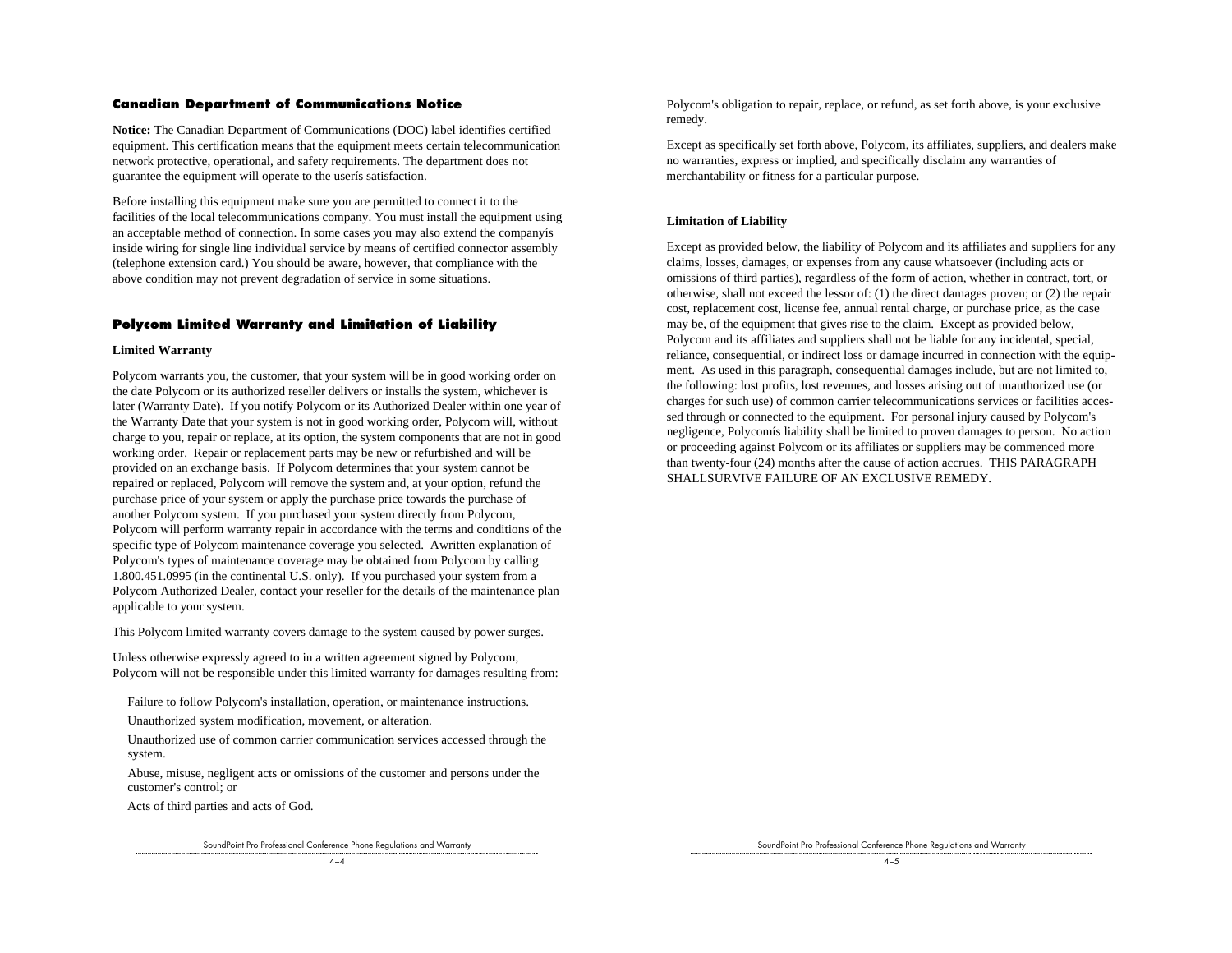# **SOUNDPOINT® PRO ADDITIONAL INFORMATION**





SoundPoint Pro Professional Conference Phone Regulations and Warranty

SoundPoint Pro Professional Conference Phone Appendix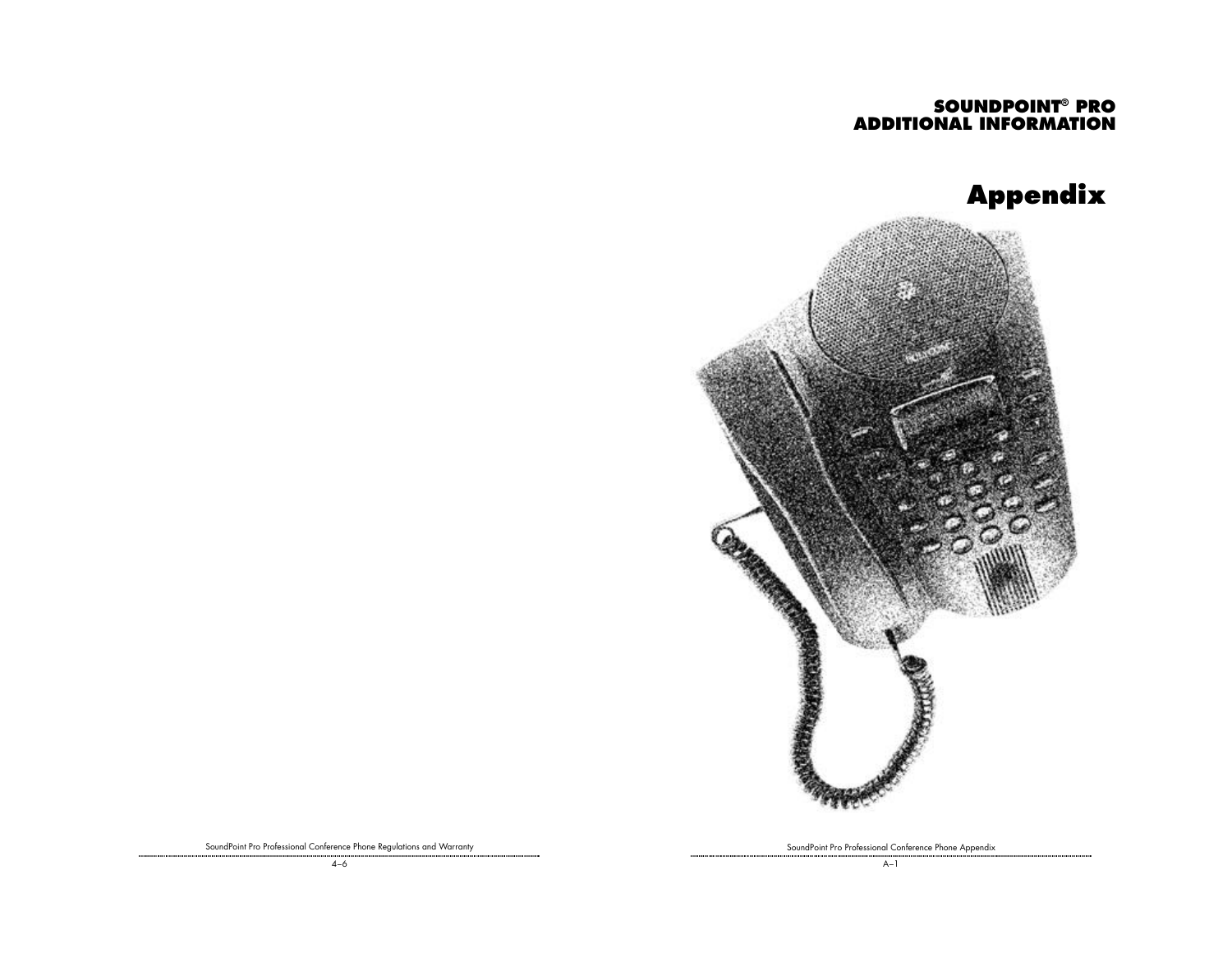### **HEADSETS**

#### **About Headsets**

If you use the phone frequently or for extended periods of time, headsets can make your life much easier. Headsets, like speakerphones or conference phones, allow you to use your hands while talking on the telephone.

One advantage headsets have over speakerphones and conference phones is the added dimensions of privacy and decreased office noise. Headsets, like handsets, allow only half of a conversation to be overheard. This maintains a level of semi-privacy, while reducing the amount of noise heard in and around the office.

Headsets can be challenging, however, for a person who needs to get up from his or her desk frequently. Replacing the headset plug into the headset jack or putting the headset back on and adjusting it, can be more cumbersome than picking up the handset, or going off-hook on the conference phone.

Most people, however, find headsets to be a valuable communications tool. When using a headset in addition to a handset and conference phone, the headset can become an indispensable part of a multi-functional approach to business communications.

Some business and SOHO (small office/home office) telephones like SoundPoint Pro are "headset-ready", meaning they have a connector (2.5mm phone jack, or a non-standard connector for use only with the phone maker's headset) and a separate button to go offhook without lifting the receiver.

Many headsets require an adapter/amplifier to work with a business telephone. Most of these headsets require plugging the amplifier into the handset jack, then plugging the handset into a receptacle on the side of the amplifier. This arrangement can be a nuisance, especially since you must always take the handset off-hook to use the headset.

To compound these problems, some headsets require that you select DIPswitch settings to get the sound right, and then adjust a separate volume control on the amplifier.

SoundPoint Pro has an integrated headset amplifier and complete compatibility with all telephone functionality. SoundPoint Pro comes standard with a headset hanger.

There are many different options and styles of headsets to choose from. Following is an overview of what to look for in a headset.

### **Headset Types**

There are three basic types of headsets:

**Binaural headsets** are held on by a "headband" and have earpieces that provide sound to—and cover—both ears. This helps to block out background noise better than the other types.

**Monaural headsets** are also held in place by a headband but cover just one ear. The single earpiece can sit in the ear—actually fitting into the ear canal with a microphone attached—or cover the ear using a foam or "leatherette" cushion.





**In-the-earheadsets** fit in, or over the ear, or grasp the ear itself to stay in place. These headsets are popular with people who like to avoid the adverse effects of the other types of headsets on hairstyles, etc.



#### **Headset Selection**

If you are interested in purchasing a headset, you should decide which type is best for you, and also take into consideration:

#### **Sound Quality**

Some headset manufacturers use noise reduction technology to enhance sound quality. Like high-quality conferencing equipment, good sound quality in a headset can improve productivity and make daily business communications more enjoyable.

#### **Comfort/Wearability**

Headsets are traditionally worn by people who spend a great deal of time on the phone, so choosing one that's comfortable—and stays that way—makes a big difference. Make sure that the headset you chose is comfortable to wear, and maintains its shape when it's not on your head.

SoundPoint Pro Professional Conference Phone Appendix

SoundPoint Pro Professional Conference Phone Appendix